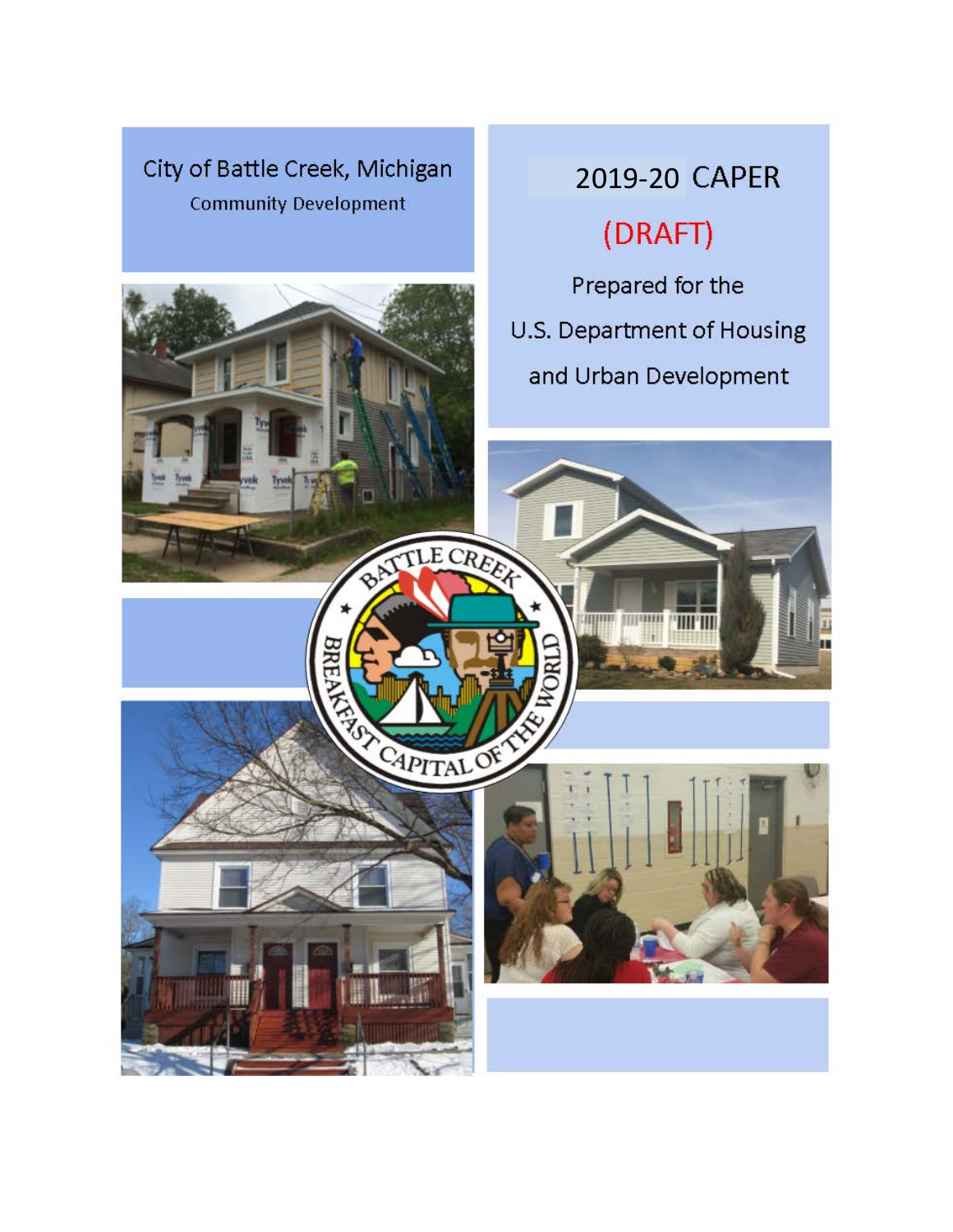# Contents

| $\begin{minipage}{0.9\linewidth} \begin{tabular}{l} \hline \textbf{1} & \textbf{2} & \textbf{3} & \textbf{4} \\ \hline \textbf{2} & \textbf{3} & \textbf{5} & \textbf{6} \\ \textbf{3} & \textbf{4} & \textbf{5} & \textbf{6} \\ \textbf{4} & \textbf{5} & \textbf{6} & \textbf{7} \\ \textbf{5} & \textbf{6} & \textbf{6} & \textbf{7} \\ \textbf{6} & \textbf{7} & \textbf{8} & \textbf{8} \\ \textbf{7} & \textbf{8} & \textbf{9} & \textbf{$ |  |
|--------------------------------------------------------------------------------------------------------------------------------------------------------------------------------------------------------------------------------------------------------------------------------------------------------------------------------------------------------------------------------------------------------------------------------------------------|--|
|                                                                                                                                                                                                                                                                                                                                                                                                                                                  |  |
|                                                                                                                                                                                                                                                                                                                                                                                                                                                  |  |
|                                                                                                                                                                                                                                                                                                                                                                                                                                                  |  |
|                                                                                                                                                                                                                                                                                                                                                                                                                                                  |  |
| CR-25 - Homeless and Other Special Needs 91.220(d, e); 91.320(d, e); 91.520(c) 18                                                                                                                                                                                                                                                                                                                                                                |  |
|                                                                                                                                                                                                                                                                                                                                                                                                                                                  |  |
|                                                                                                                                                                                                                                                                                                                                                                                                                                                  |  |
|                                                                                                                                                                                                                                                                                                                                                                                                                                                  |  |
|                                                                                                                                                                                                                                                                                                                                                                                                                                                  |  |
|                                                                                                                                                                                                                                                                                                                                                                                                                                                  |  |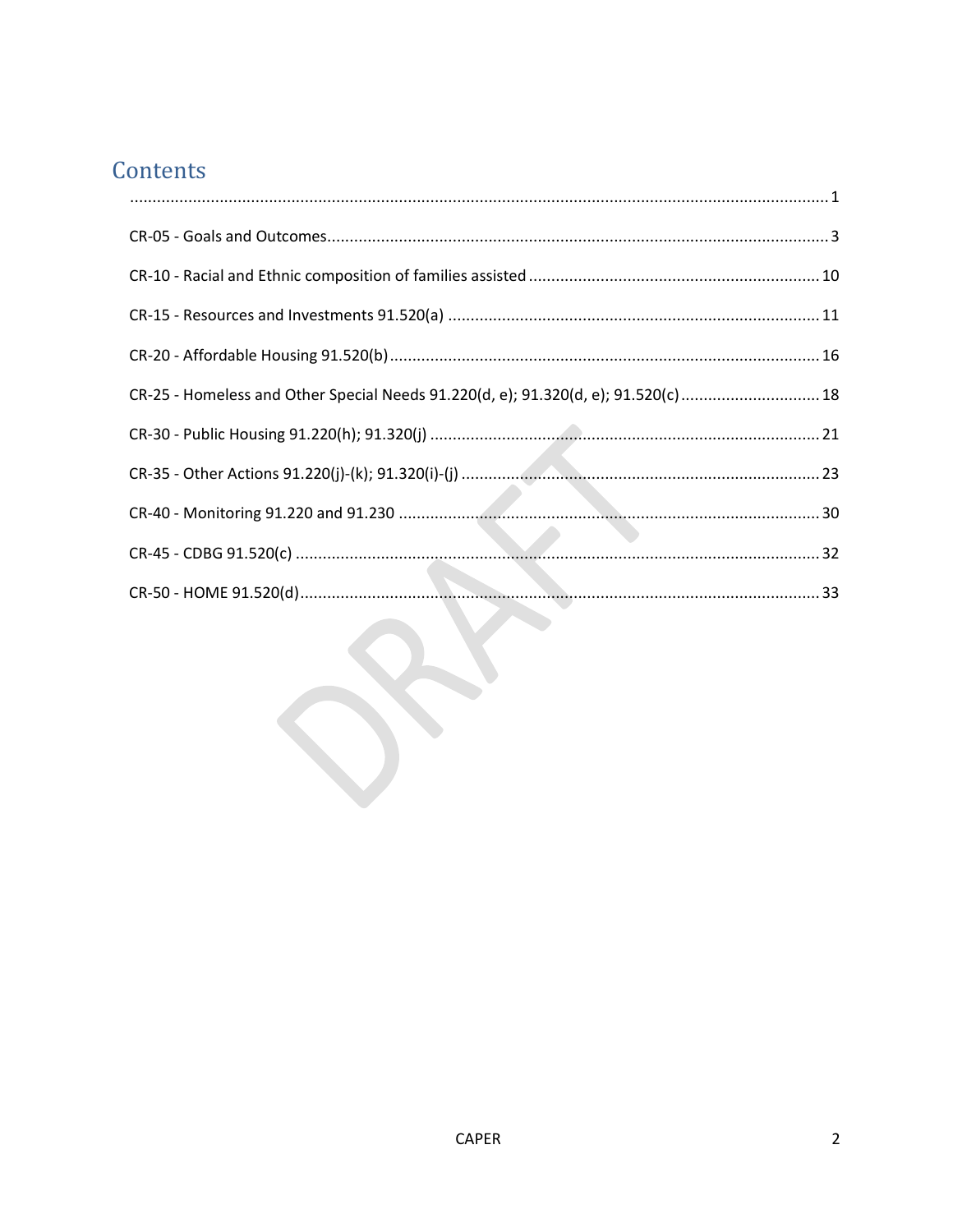## <span id="page-2-0"></span>**CR-05 - Goals and Outcomes**

## **Progress the jurisdiction has made in carrying out its strategic plan and its action plan. 91.520(a)**

This could be an overview that includes major initiatives and highlights that were proposed and executed throughout the program year.

The City of Battle Creek, through its Community Development Division, is the entitlement grant administrator of the City's allocation of Community Development Block Grant (CDBG) program and HOME Investment Partnership (HOME) program. The Consolidated Annual Performance and Evaluation Report (CAPER) meets the reporting requirements in Section 104(e) of the Housing and Community Development Act of 1974, as amended, 24 CFR Part 91 regarding the Consolidated Planning requirements.

The CAPER provides information on the outcomes of projects and activities proposed in the City's 2019- 20 Annual Action Plan highlighting the community development initiatives accomplished during the period of July 1, 2019 through June 30, 2020. This is the City of Battle Creek's fifth and final annual performance report for the 2015 – 2019 Consolidated Plan.

In the 2019-20 program year the City of Battle Creek's Community Development Division made progress towards fulfilling the goals of the City's 2015-19 Consolidated Plan by administering programs and engaging in numerous collaborative efforts to address community needs prioritized in the plan. Because programs funded with CDBG and HOME funds have numeric goals associated with them in the Department of Housing and Urban Development's (HUD) online reporting system (called IDIS), they are evaluated in this report quantitatively using charts and maps as well as qualitatively through narrative. Much of the collaborative work does not have numeric goals associated with it in IDIS, so the results are only reported in the narratives.

## **Comparison of the proposed versus actual outcomes for each outcome measure submitted with the consolidated plan and explain, if applicable, why progress was not made toward meeting goals and objectives. 91.520(g)**

Includes categories, priority levels, funding sources and amounts, outcomes/objectives, goal outcome indicators, units of measure, targets, actual outcomes/outputs, and percentage completed for each of the grantee's program year goals.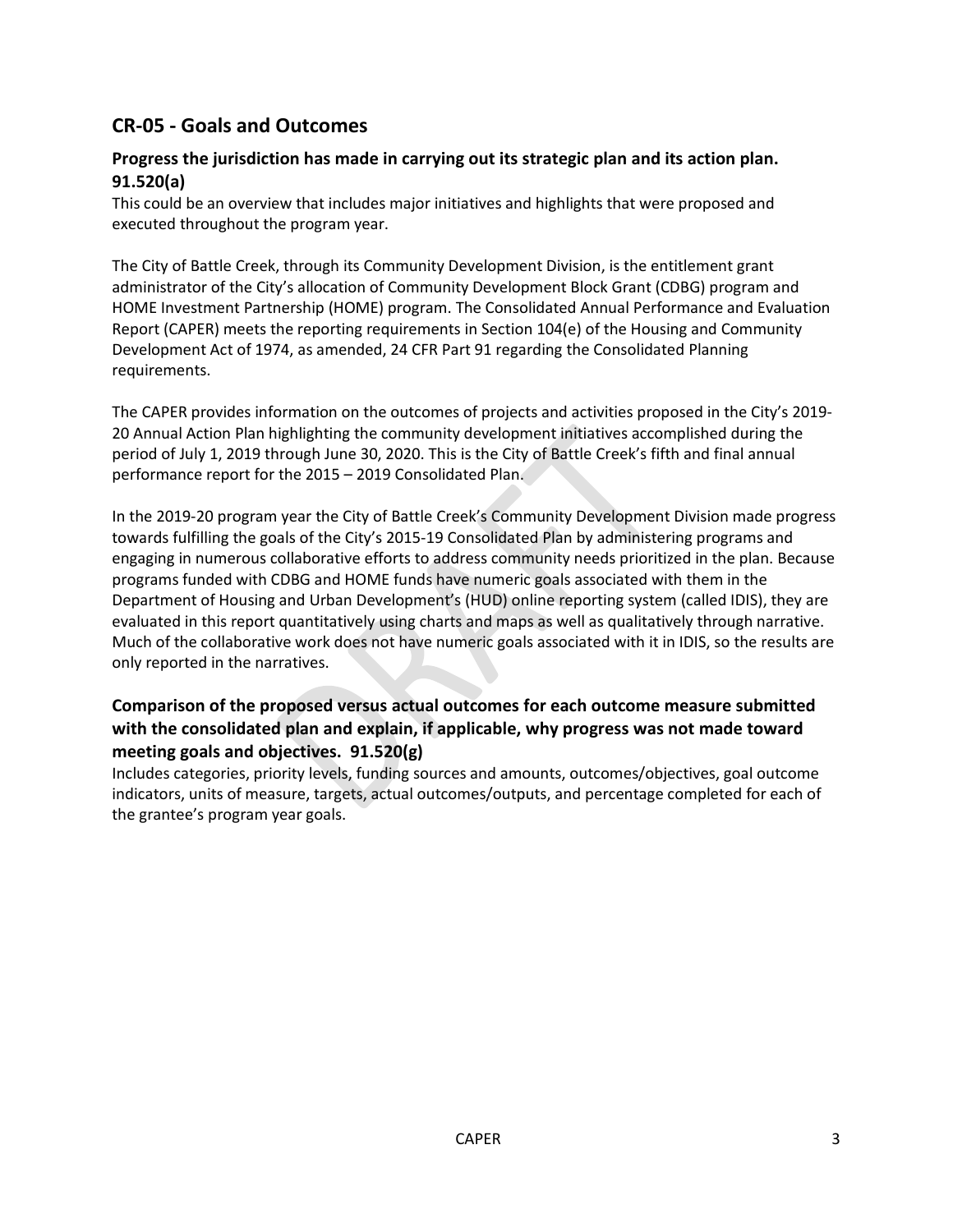| Goal                                                    | Category                                                                                 | Source /<br>Amount    | Indicator                                                                                                   | Unit of<br><b>Measure</b>        | Expected-<br><b>Strategic</b><br>Plan | Actual-<br><b>Strategic</b><br>Plan | Percent<br>Complete | Expected -<br>Program<br>Year | Actual-<br>Program<br>Year | Percent<br>Complete |
|---------------------------------------------------------|------------------------------------------------------------------------------------------|-----------------------|-------------------------------------------------------------------------------------------------------------|----------------------------------|---------------------------------------|-------------------------------------|---------------------|-------------------------------|----------------------------|---------------------|
| Demolition                                              | Non-Housing Community<br>Development<br><b>Blight elimination</b>                        | CDBG: \$              | <b>Buildings Demolished</b>                                                                                 | <b>Buildings</b>                 | 26                                    | 16                                  | 61.54%              | $\mathbf{1}$                  | $\mathbf 0$                |                     |
| <b>Housing Code</b><br>Enforcement                      | Affordable Housing<br>Non-Housing Community<br>Development                               | CDBG: \$              | <b>Housing Code</b><br>Enforcement/Foreclosed<br><b>Property Care</b>                                       | Household<br><b>Housing Unit</b> | 12,500                                | 15,474                              | 123.38%             | 2500                          | 1906                       | 76.24%              |
| <b>Lead Hazard</b><br>Assessment                        | Affordable Housing                                                                       | CDBG: \$              | Other                                                                                                       | Other                            | 20                                    | 6                                   | 30.00%              | 5                             | $\overline{2}$             | 40.00%              |
| Placemaking and<br>strategic planning                   | Affordable Housing<br>Non-Housing Community<br>Development                               | CDBG: \$              | Other                                                                                                       | Other                            | 5                                     | 5                                   | 100.00%             | $\mathbf{1}$                  | $\mathbf{1}$               | 100.00%             |
| Production of<br>new rental units                       | Affordable Housing                                                                       | CDBG: \$              | Rental units constructed                                                                                    | Household<br><b>Housing Unit</b> | 20                                    | $\mathbf{1}$                        | 5.00%               | 4                             | $\mathbf 0$                | 0.00%               |
| Program Delivery                                        | Program Administration                                                                   | CDBG: \$/<br>HOME: \$ | Other                                                                                                       | Other                            | 5                                     | 5                                   | 100.00%             | $\mathbf{1}$                  | $\mathbf{1}$               | 100.00%             |
| Public<br>Infrastructure /<br>Street<br>improvements    | Non-Housing Community<br>Development                                                     | CDBG: \$              | Public Facility or<br><b>Infrastructure Activities</b><br>for Low/Moderate<br><b>Income Housing Benefit</b> | Households<br>Assisted           | $\mathbf{1}$                          | $\mathbf{1}$                        | 100.00%             |                               |                            |                     |
| <b>Public Services</b>                                  | Homeless<br>Non-Homeless Special<br><b>Needs</b><br>Non-Housing Community<br>Development | CDBG: \$              | Public service activities<br>other than<br>Low/Moderate Income<br><b>Housing Benefit</b>                    | Persons<br>Assisted              | 200                                   | $\Omega$                            | 0.00%               |                               |                            |                     |
| Rehabilitation<br>and repair of<br>homeowner<br>housing | <b>Affordable Housing</b>                                                                | CDBG: \$/<br>HOME: \$ | <b>Homeowner Housing</b><br>Rehabilitated                                                                   | Household<br><b>Housing Unit</b> | 280                                   | 230                                 | 82.15%              | 64                            | 68                         | 101.56%             |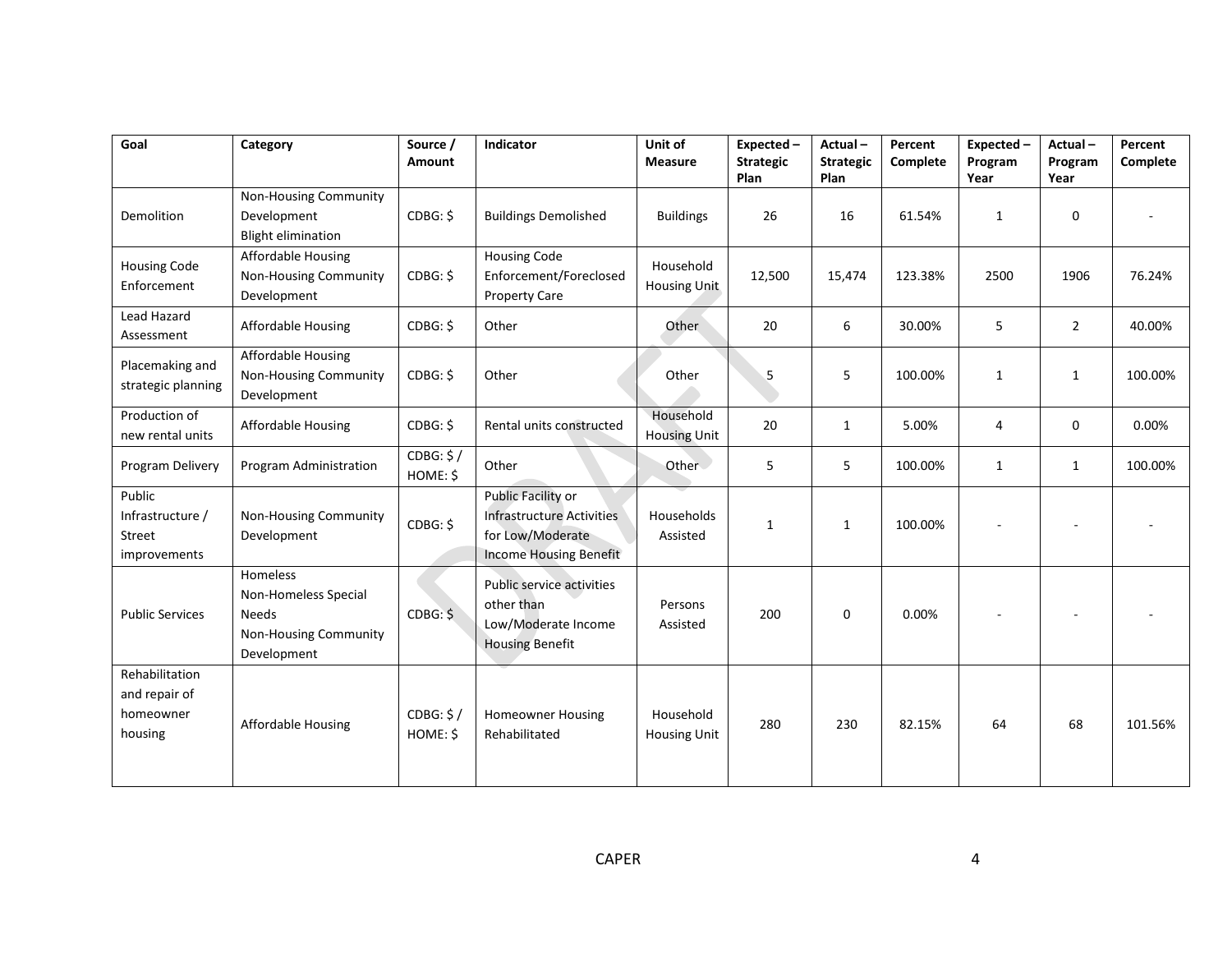| Goal                                          | Category                              | Source /            | Indicator                                              | Unit of                          | $Expected -$     | Actual-          | Percent  | Expected - | Actual- | Percent  |
|-----------------------------------------------|---------------------------------------|---------------------|--------------------------------------------------------|----------------------------------|------------------|------------------|----------|------------|---------|----------|
|                                               |                                       | Amount              |                                                        | <b>Measure</b>                   | <b>Strategic</b> | <b>Strategic</b> | Complete | Program    | Program | Complete |
|                                               |                                       |                     |                                                        |                                  | <b>Plan</b>      | Plan             |          | Year       | Year    |          |
| Rehabilitation of<br>existing rental<br>units | Affordable Housing                    | CDBG: /<br>HOME: \$ | Rental units<br>rehabilitated                          | Household<br><b>Housing Unit</b> | 16               |                  | 18.75%   | 4          | O       | 0.00%    |
| <b>Rental Assistance</b>                      | Affordable Housing<br><b>Homeless</b> | HOME: \$            | Tenant-based rental<br>assistance / Rapid<br>Rehousing | Households<br>Assisted           | 72               | 28               | 38.89%   | C          | 0       | 20%      |
|                                               |                                       |                     |                                                        |                                  |                  |                  |          |            |         |          |

**Table 1 - Accomplishments – Program Year & Strategic Plan to Date**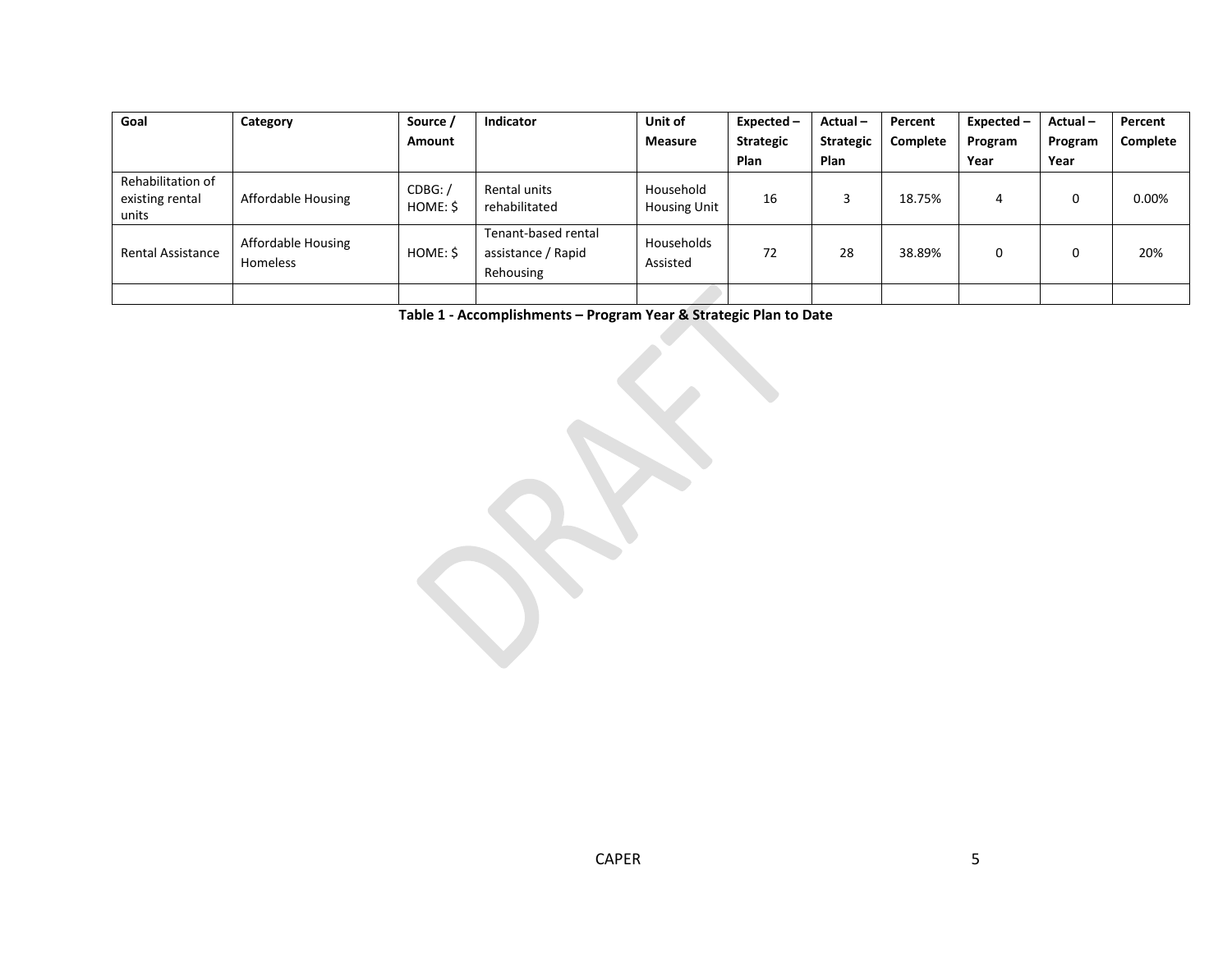## **Assess how the jurisdiction's use of funds, particularly CDBG, addresses the priorities and specific objectives identified in the plan, giving special attention to the highest priority activities identified.**

The City of Battle Creek's 2015-19 Consolidated Plan detailed 15 priority need areas to be addressed. All strategies and goals are associated in the plan with one or more of these priority needs:

- Improve property conditions in LMI neighborhoods\*
- Reduce blighted vacant and abandoned buildings\*
- Preserve affordable housing
- Increase affordable housing through new units
- Ensure the safety of rental housing\*
- Help LMI households sustain their housing
- Help people access affordable housing
- Improve fair housing awareness and accountability\*
- Improve vibrancy and amenities in LMI areas
- Increase public services to access housing and employment
- Increase community engagement\*
- Increase employment opportunities and training
- Infrastructure improvements: place-making
- Infrastructure that supports affordable housing
- Support collaborative homelessness efforts\*

Please note that Community Development staff have simplified this list for presentations to the public in order to make it easier to communicate where community development resources are being invested. The simplified list is eight priority needs including the six that are starred above. Needs related to increasing, preserving, and sustaining people in housing are condensed into "develop, preserve and help people access quality, affordable housing". Needs that address vibrancy, neighborhood amenities, infrastructure improvements and place-making are condensed into "improve amenities and infrastructure in LMI areas through place-making".

"Increase employment opportunities and training" is left off the list in public presentations because while it is a priority for the community, it is largely being addressed through a larger community-wide economic development effort called BC Vision. This effort is being led and supported by a wide range of community stakeholders including the Kellogg Company, the WK Kellogg Foundation, the Battle Creek Community Foundation, Battle Creek Unlimited, local school districts, the WK Kellogg Community College, and dozens of non-profits, employers, small businesses, and resident groups. BC Vision has six action teams: College and Career Readiness, Kindergarten Readiness, Culture of Vitality, Workforce Development, Small Business, and Large Business.

The City of Battle Creek is very much involved in the work of BC Vision, particularly around small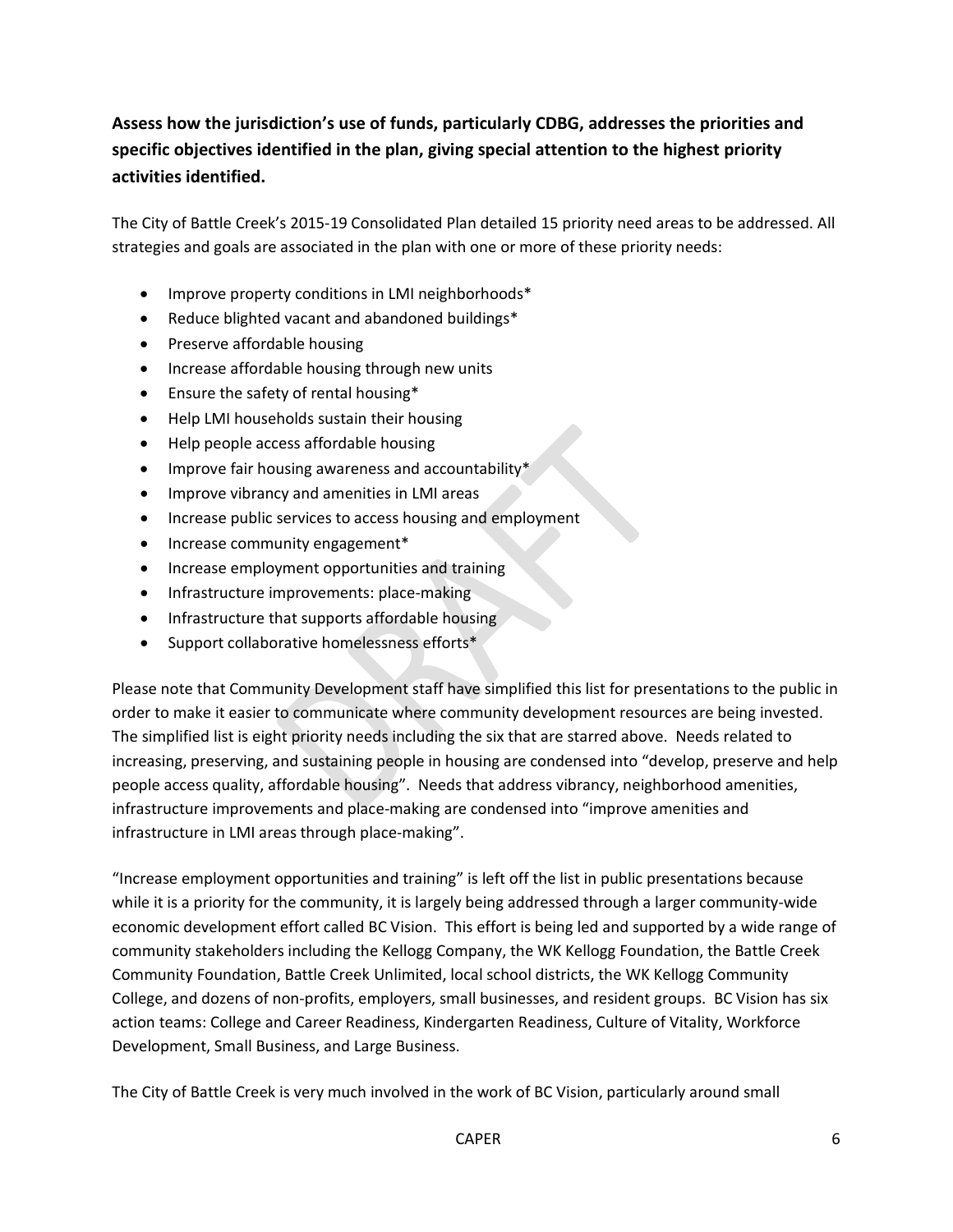business development and creating a culture of vitality in the community. The Battle Creek City Manager is on the BC Vision steering committee and the Assistant City Manager is one of the co-chairs off the Culture of Vitality action team. The City is also playing an active role with other stakeholders in the development of a comprehensive, community-wide economic development plan.

The following accomplishments of the City and it's partners from the 2019-20 program year highlight the progress being made to address priority needs:

#### *Improve property conditions in LMI neighborhoods*

- Code Compliance completed 1,906 enforcements within CDBG target areas, addressing blight, health and safety issues related to housing.
- Code Compliance issued 37 vouchers for free paint to property owners with peeling paint violations (funded with local resources).
- The Calhoun County Land Bank Authority (CCLBA) neighborhood mow and maintenance program enlisted seven different community groups to mow and maintain 300 vacant lots in the City of Battle Creek throughout the program year. The program provides non-profit groups, churches, youth employment and neighborhood groups that commit to mowing and maintaining 20 vacant lots per assignment with a \$3,000 stipend for the season.

#### *Reduce blighted vacant and abandoned buildings*

• Code Compliance completed 68 new enforcements on vacant, abandoned or dangerous buildings in CDBG target areas. Roughly 400 vacant or abandoned buildings were monitored monthly during the program year.

## *Ensure the safety of rental housing*

- Code Compliance completed 637 rental inspections in CDBG target areas.
- Participated in the Rental Housing Roundtable, a sub-committee of the Battle Creek Area Homeless Coalition which meets monthly and organizes quarterly Landlord Dinner & Discussions to improve relationships with area rental property owners and provide education about available supportive services, utility assistance, fair housing, legal rights and responsibilities, rental registration, code compliance and other topics. Attendance, event evaluations and feedback have been overwhelmingly positive.

#### *Develop, preserve and help people access quality, affordable housing*

- The City's Minor Home Repair program completed 65 projects for low and moderate income home owners.
- The City's HOME Homeowner Rehab program completed construction on two projects in a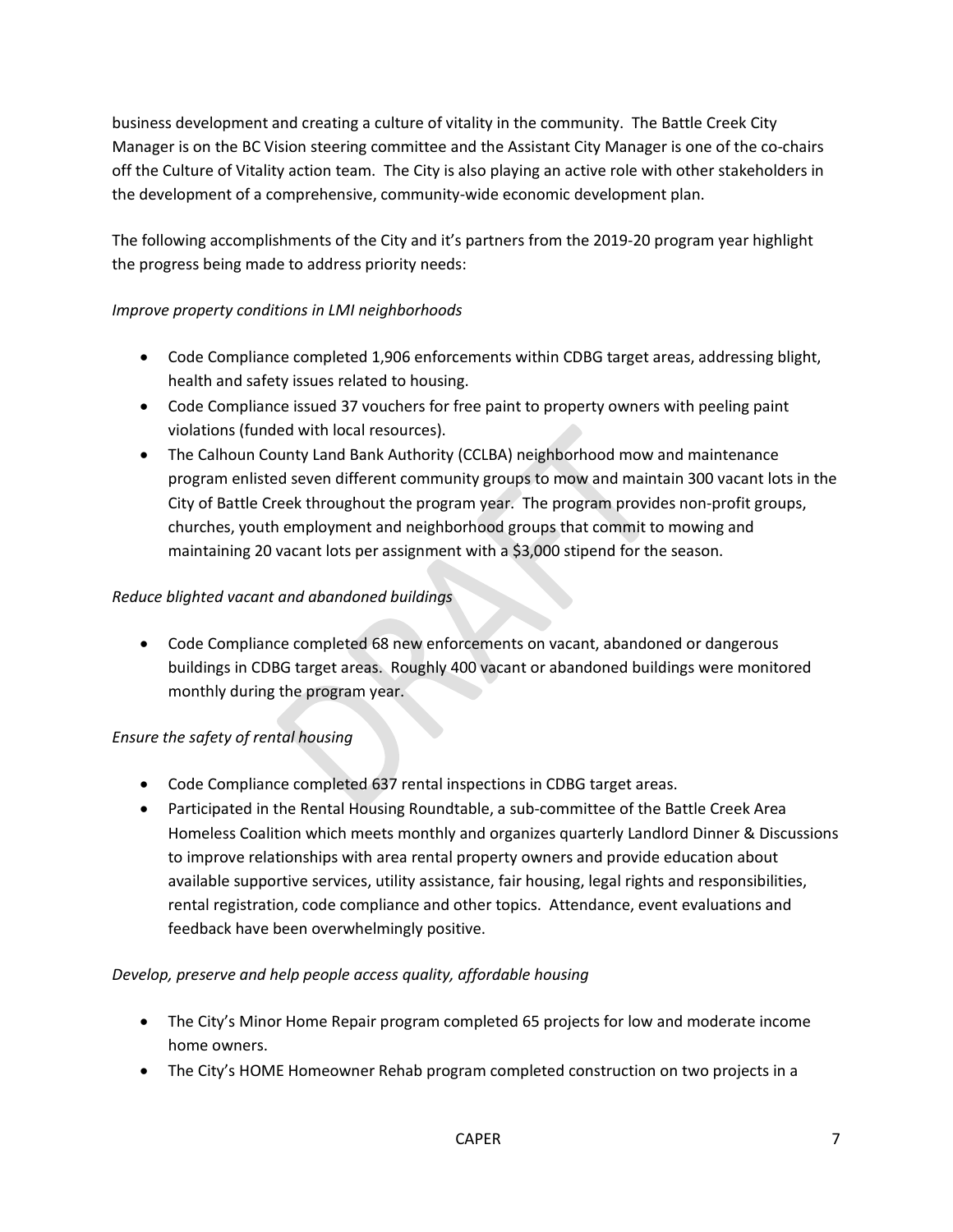targeted area in the North Central Neighborhood Planning Council (NPC).

- Habitat for Humanity completed rehabilitation and sale of a property in the Post/Franklin CDBG target area resold to a low-income first time homebuyer.
- The City's CHIP Medicaid-funded Lead Safe Program completed full lead abatement of 21 residential units.

#### *Improve fair housing awareness and accountability*

- City staff serve as members of the "Beyond Separation" Design Team of the Truth, Racial Healing, and Transformation (TRHT) Initiative. TRHT is a community-wide collaborative initiative funded by the W.K. Kellogg Foundation focused on creating a racial equity movement in Battle Creek. The Beyond Separation team is focused on housing and addressing segregation and is comprised of representatives from the City, the Battle Creek Area Association of Realtors, the Fair Housing Center of Southwest Michigan, the Urban League, and community members.
- Beyond Separation team created a 10 page homebuyers guide as a response to an ask from the African American community to provide better information about the home buying process. The guide uses all local pictures and models and is being disseminated by the Urban League, the City, and the Realtor Association. Available at[: www.battlecreekmi.gov/566](http://www.battlecreekmi.gov/566)
- Beyond Separation held a community forum on housing and segregation at New Level Sports in February with over 50 participants. The forum promoted the home buyer guide and was used to gather input and data for the City's Consolidated Plan and the Beyond Separation strategic plan.
- Staff continues to work with the City's Human Relations board, which reviews and advises on fair housing issues and the results of systemic investigations.
- The Fair Housing Center of Southwest Michigan conducted 9 fair housing trainings that resulted in 74 individuals being trained on fair housing rights.
- Staff created a 2019 Fair Housing Report which chronicled four years of Fair Housing work in Battle Creek using source documents and narrative collected from City staff activities, Fair Housing Center trainings, systemic investigations, and events; Human Relations Board community engagement sessions; and TRHT events and initiatives. The report is available online at: [www.battlecreekmi.gov/566](http://www.battlecreekmi.gov/566)

#### *Increase community engagement*

- Community Development staff completed four workshops on community needs with neighborhood planning councils. These were in addition to four public hearings held annually as part of the planning and reporting process for the annual action plan.
- Staff created a community development needs survey and distributed to all properties in Battle Creek and surrounding townships via mailed water bills and social media resulting in over 900 completed surveys. Both quantitative and qualitative data were collected, themed and incorporated into the City's Consolidated Planning process. This included data theming workshops with the community involving more than 40 community leaders from local agencies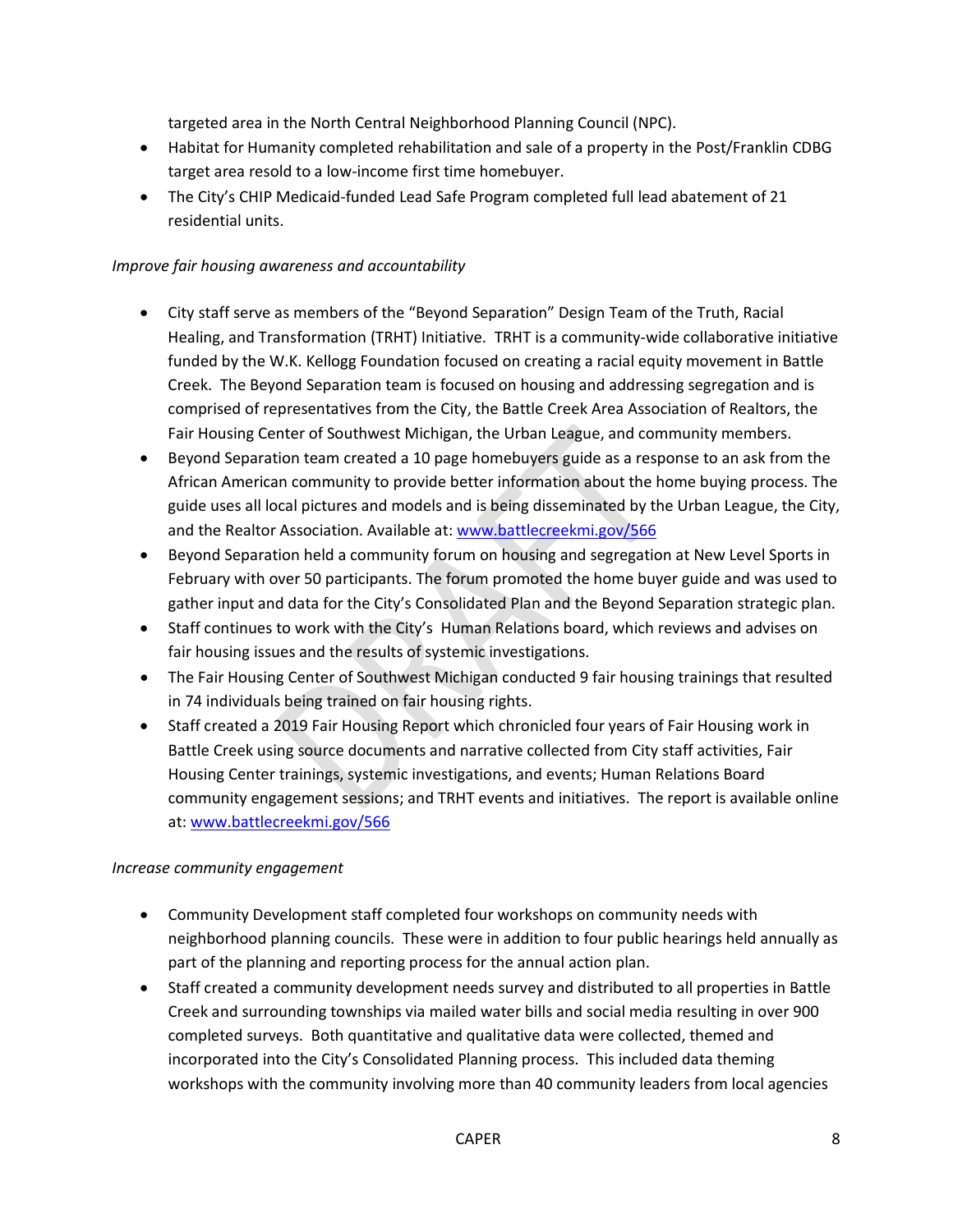and community groups.

• Staff worked with Post/Franklin NPC members to develop a housing intervention strategy for the Post/Franklin CDBG Target Area. The planning process used the city's Neighborhood Intel system [\(https://mi-battlecreek.dynamo.city\)](https://mi-battlecreek.dynamo.city/) to do analysis of neighborhood conditions, identify vulnerable populations and determine which intervention ideas would have the greatest impact. Information about housing resources from five different programs were distributed to 450 households, including the City's Lead Safe, Minor Home Repair, Paint Voucher programs. Each household was sent a mailer and visited door-to-door by volunteers from the BC Police Department, city staff, the Neighborhood Planning Council, and local churches.

#### *Improve amenities and infrastructure in LMI areas through place-making*

• No streets projects were planned for the 2019-20 program year.

#### *Support collaborative homelessness efforts*

- Community Development staff participated in the Homeless Coalition of Greater Battle Creek and Calhoun County, attending monthly meetings, and participating on various sub-committees.
- The City of Battle Creek's Parks and Recreation facility, Full Blast, hosted and City staff helped organize the 2019 Homeless Health Fair and VA Stand Down attended by over 500 homeless individuals.
- In response to the COVID crisis, the City converted its Full Blast recreational facility into a temporary homeless shelter to meet the additional demand for socially distanced shelter.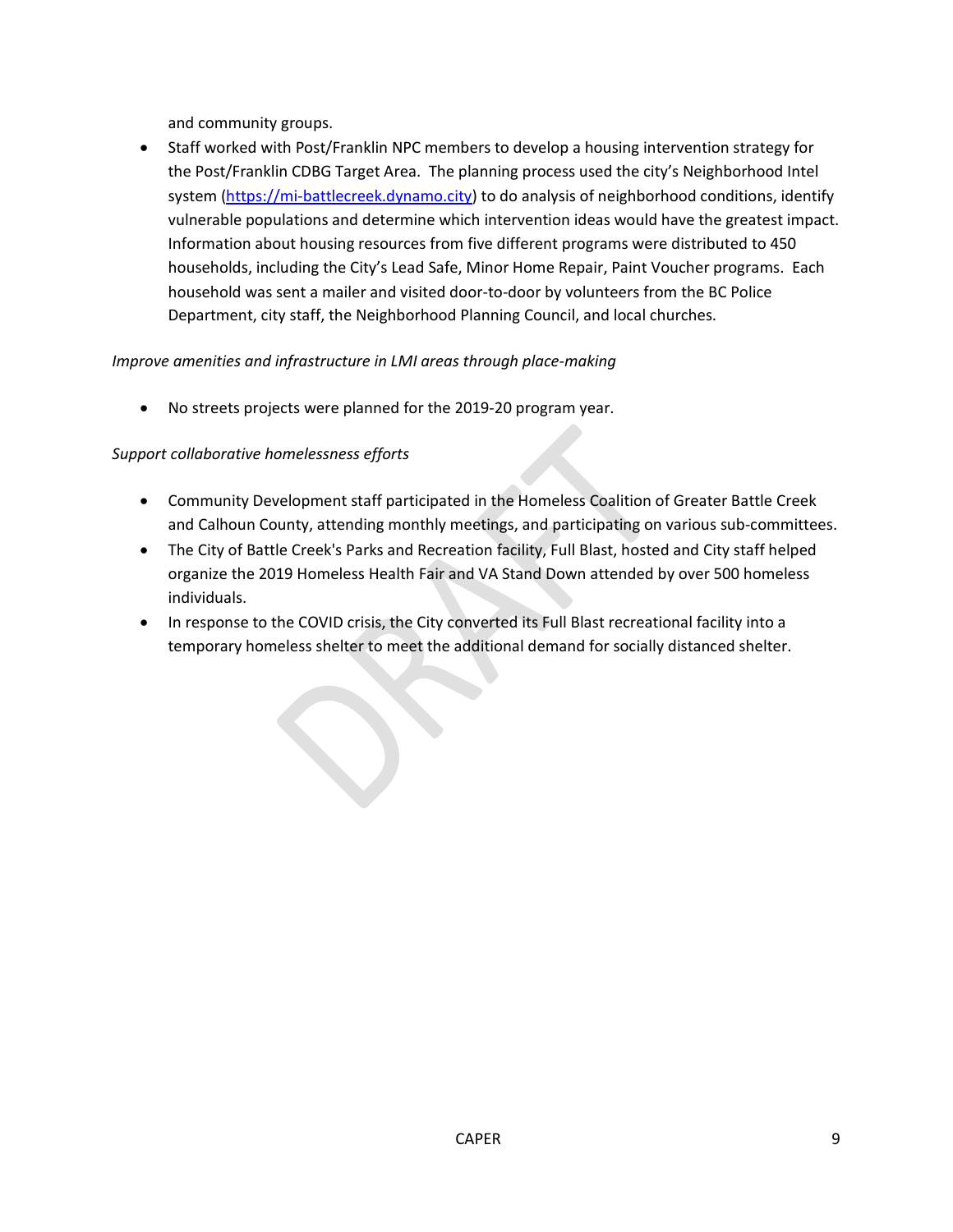## <span id="page-9-0"></span>**CR-10 - Racial and Ethnic composition of families assisted**

**Describe the families assisted (including the racial and ethnic status of families assisted). 91.520(a)** 

|                                    | <b>CDBG</b> | <b>HOME</b> |
|------------------------------------|-------------|-------------|
| White                              | 41          |             |
| <b>Black or African American</b>   | 19          |             |
| Asian                              | 1           |             |
| American Indian or American Native | 0           |             |
| Black/African American & White     | 1           |             |
| <b>Other Multi-Racial</b>          | 3           |             |
| <b>Total</b>                       | 65          |             |
| Hispanic                           | 2           |             |
| Not Hispanic                       | 63          |             |

**Table 2 – Table of assistance to racial and ethnic populations by source of funds**

#### **Narrative**

The numbers represent outcomes from the CDBG and HOME programs. The number of persons served includes persons served through the minor home repair program, the HOME home owner rehab program, and the HOME Acquisition/Development/Resale Program

African-Americans made up 30.8 percent of beneficiaries served by City housing programs, a level just below what is considered proportionate to the need. While African Americans make up 16.6 percent of the general population in Battle Creek, they comprise 42 percent of Battle Creek's severe housing cost burdened population and 41 percent of the low- and moderate- income population. Since City housing programs are targeted at low- and moderate- income families, in particular those that experience housing cost hardships, the expectation is that roughly 40 percent of the beneficiaries of our program would be African American. This is the second year (of the last six) that African Americans have made up less than 40% of beneficiaries.

Hispanic and Latino persons make up 6.7 percent of the population, but only 2.9 percent of beneficiaries of CDBG and HOME programs in the 2019-20 program year. Participation is typically between zero and three percent, so while better than most recent years, this continues a long standing trend of under representation in City programs.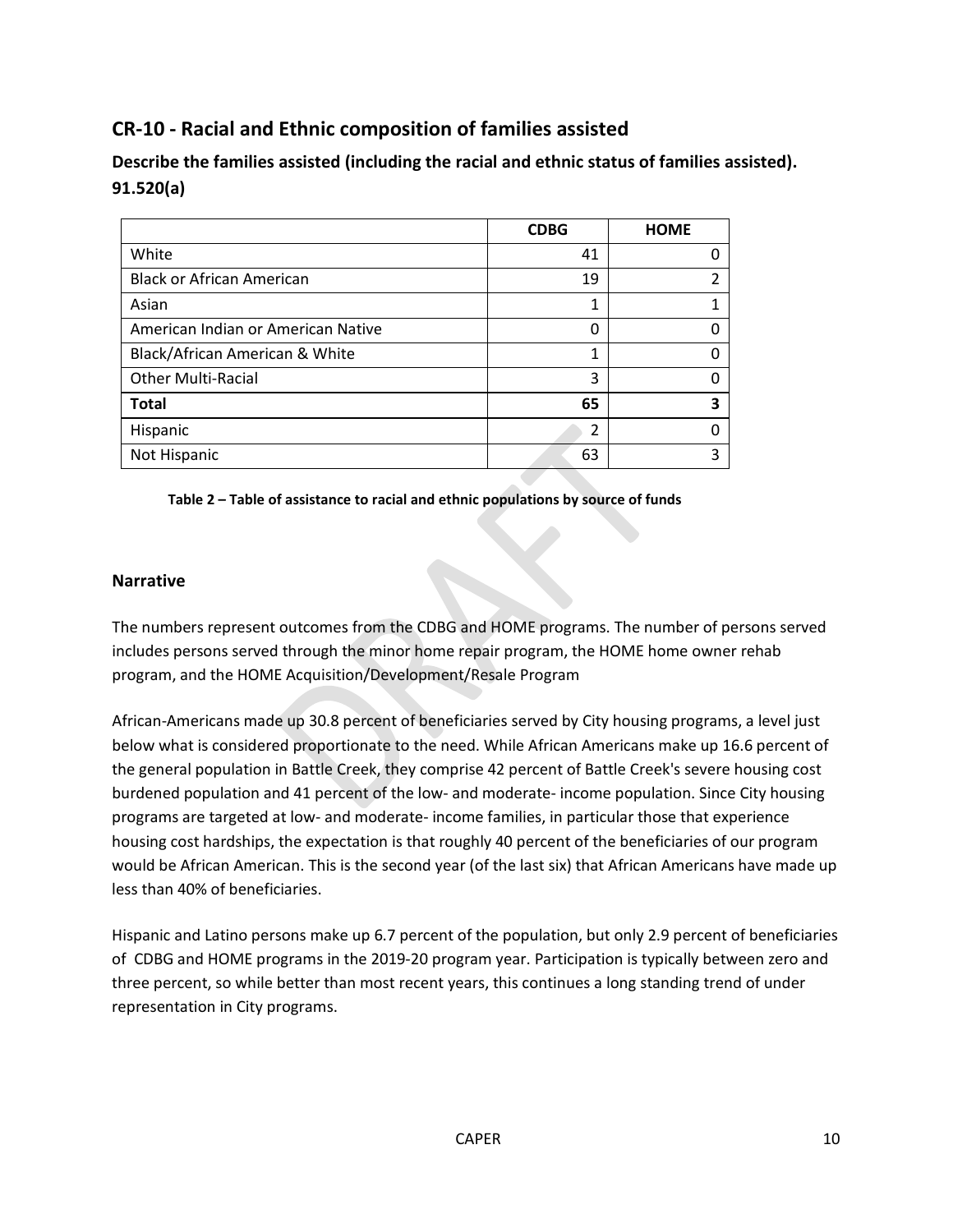## <span id="page-10-0"></span>**CR-15 - Resources and Investments 91.520(a)**

| <b>Source of Funds</b> | <b>Source</b> | <b>Resources</b><br><b>Made Available</b> | Amount<br><b>Expended</b><br><b>During Program</b><br>Year |
|------------------------|---------------|-------------------------------------------|------------------------------------------------------------|
| <b>CDBG</b>            | <b>CDBG</b>   | 1,188,872                                 | 1,218,907                                                  |
| <b>HOME</b>            | <b>HOME</b>   | 254,827                                   | 91,394                                                     |
|                        |               |                                           |                                                            |
|                        |               |                                           |                                                            |
|                        |               |                                           |                                                            |
|                        |               |                                           |                                                            |

#### **Identify the resources made available**

\*CDBG available:

| Table 3 - Resources Made Available |
|------------------------------------|
|------------------------------------|

| •CDBG General Administration       | \$109,000 |
|------------------------------------|-----------|
| •Strategic Planning                | \$128,774 |
| •Code Enforcement                  | \$230,000 |
| •Housing Rehab - Minor Home Repair | \$635,000 |
| .Rental Rehabilitation Program     | \$175,000 |
| •Demolition Program                | \$10,000  |
| HOME available:                    |           |
| • HOME General Administration      | \$25,482  |
| • Home Owner Rehabilitation        | \$109,345 |
| •Acquisition/Development/Resale    | \$120,000 |

#### **Identify the geographic distribution and location of investments**

| <b>Target Area</b>                | <b>Planned Percentage</b><br>of Allocation | <b>Actual Percentage</b><br>of Allocation | <b>Narrative</b><br><b>Description</b> |
|-----------------------------------|--------------------------------------------|-------------------------------------------|----------------------------------------|
| Fremont/McKinley                  |                                            |                                           |                                        |
| <b>Revitalization Area</b>        | 15                                         | 24                                        |                                        |
| Northcentral Revitalization Area  | 20                                         | 29                                        |                                        |
| Post/Franklin Revitalization Area | 40                                         | 29                                        |                                        |
| Urbandale Revitalization Area     | 10                                         | 3                                         |                                        |
| Wilson/Coburn Revitalization      |                                            |                                           |                                        |
| Area                              | 15                                         | 11                                        |                                        |

#### **Table 4 – Identify the geographic distribution and location of investments**

The Northcentral and Post/Franklin Revitalization Area received the most CDBG and HOME resources. The HOME homeowner rehab and ADR programs were targeted in these two neighborhoods. There has been a concerted effort to layer programs and resources from a number of different stakeholders in these neighborhoods including the City's Community Development, Code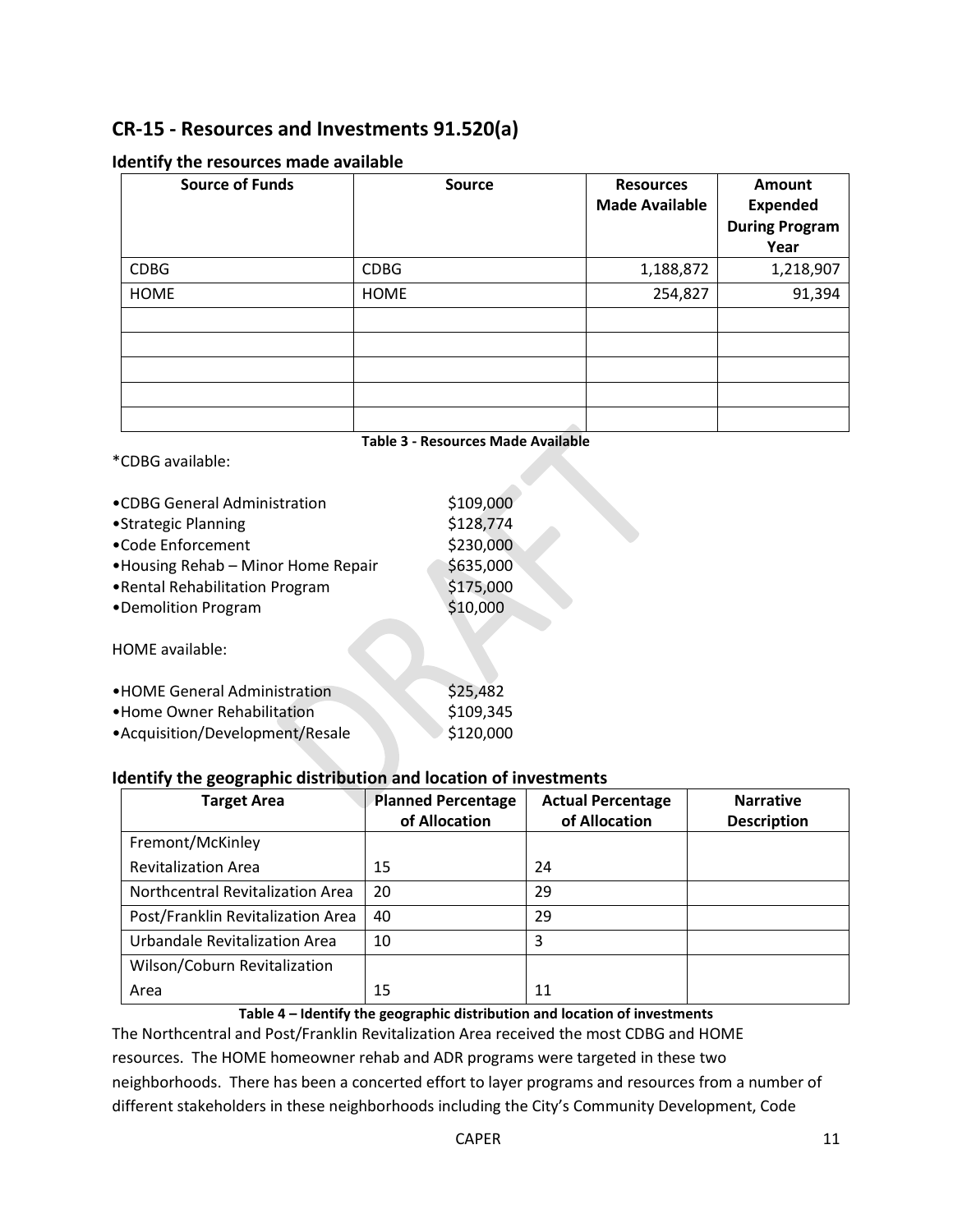Compliance and Police Departments; Neighborhoods Inc.; the Calhoun County Land Bank Authroity; and Neighborhood Planning Councils #1 and #2. Stakeholders partnered to do outreach and coordinate services to families resulting significantly higher participation rates among residents and a tight geographic concentration of project sites.

## **Leveraging**

**Explain how federal funds leveraged additional resources (private, state and local funds), including a description of how matching requirements were satisfied, as well as how any publicly owned land or property located within the jurisdiction that were used to address the needs identified in the plan.**

A great deal of money was used in this community that was not HUD money. This includes dollars received by the Battle Creek Housing Commission, Neighborhoods Inc., Community Action, and the CCLBA.

- The \$3.8 million CCLBA grant from Michigan Homeowner Assistance Nonprofit Housing Corp and MSHDA Help for the Hardest Hit Blight Program was extended until September 1, 2019.
- Community Action Agency completed 42 minor home repair projects for seniors totaling \$117,425 for seniors. The program is funded by the Calhoun County Senior Millage.
- Neighborhoods, Inc of Battle Creek completed completed 33 Federal Home Loan Bank rehab projects totaling \$253,021 CDBG target areas in the past year.
- The Homeless Coalition of Battle Creek and Calhoun County also administered \$307,123 of HUD Continuum of Care funds.
- The City's Lead Safe Program completed 18 full lead abatement projects. The program is funded through a \$1.5 million grant from the Michigan Department of Health and Human Services.
- Code Compliance Division issued 42 vouchers totaling \$3,325 for free paint to property owners with peeling paint violations. This program is funded with city general funds.

| Fiscal Year Summary - HOME Match                                               |           |  |  |  |
|--------------------------------------------------------------------------------|-----------|--|--|--|
| 1. Excess match from prior Federal fiscal year                                 | \$274,898 |  |  |  |
| 2. Match contributed during current Federal fiscal year                        |           |  |  |  |
| 3. Total match available for current Federal fiscal year (Line 1 plus Line 2)  | \$274,898 |  |  |  |
| 4. Match liability for current Federal fiscal year                             | \$7,490   |  |  |  |
| 5. Excess match carried over to next Federal fiscal year (Line 3 minus Line 4) | \$267,408 |  |  |  |
|                                                                                |           |  |  |  |

**Table 5 – Fiscal Year Summary - HOME Match Report**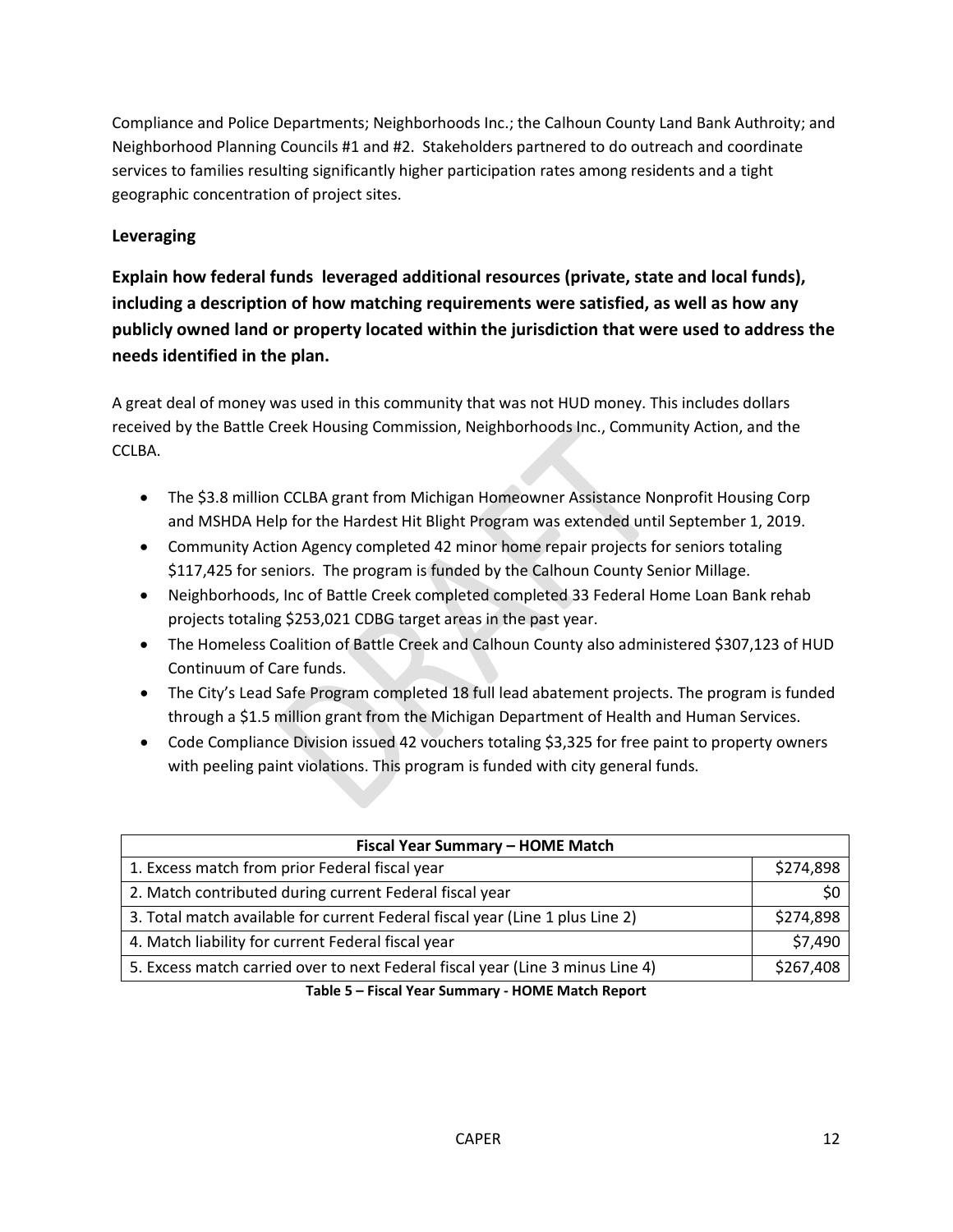| <b>Match Contribution for the Federal Fiscal Year</b> |                         |                                  |                                            |                                    |                                   |                                                                                   |                                 |                    |  |
|-------------------------------------------------------|-------------------------|----------------------------------|--------------------------------------------|------------------------------------|-----------------------------------|-----------------------------------------------------------------------------------|---------------------------------|--------------------|--|
| Project No. or<br>Other ID                            | Date of<br>Contribution | Cash<br>(non-Federal<br>sources) | Foregone<br>Taxes, Fees,<br><b>Charges</b> | Appraised<br>Land/Real<br>Property | Required<br><b>Infrastructure</b> | Site<br>Preparation,<br><b>Construction</b><br>Materials,<br><b>Donated labor</b> | <b>Bond</b><br><b>Financing</b> | <b>Total Match</b> |  |
|                                                       |                         |                                  | 0                                          |                                    |                                   |                                                                                   |                                 | 0                  |  |
|                                                       |                         |                                  | 0                                          |                                    |                                   |                                                                                   |                                 | 0                  |  |

**Table 6 – Match Contribution for the Federal Fiscal Year**

## **HOME MBE/WBE report**

| <b>Program Income</b> – Enter the program amounts for the reporting period |                               |                              |                            |                               |  |  |  |  |
|----------------------------------------------------------------------------|-------------------------------|------------------------------|----------------------------|-------------------------------|--|--|--|--|
| <b>Balance on hand at</b>                                                  | <b>Amount received during</b> | <b>Total amount expended</b> | <b>Amount expended for</b> | <b>Balance on hand at end</b> |  |  |  |  |
| begining of reporting                                                      | reporting period              | during reporting period      | <b>TBRA</b>                | of reporting period           |  |  |  |  |
| period                                                                     |                               |                              |                            |                               |  |  |  |  |
|                                                                            |                               |                              |                            |                               |  |  |  |  |
| \$18,334.50                                                                |                               | \$18,334.50                  |                            |                               |  |  |  |  |

**Table 7 – Program Income**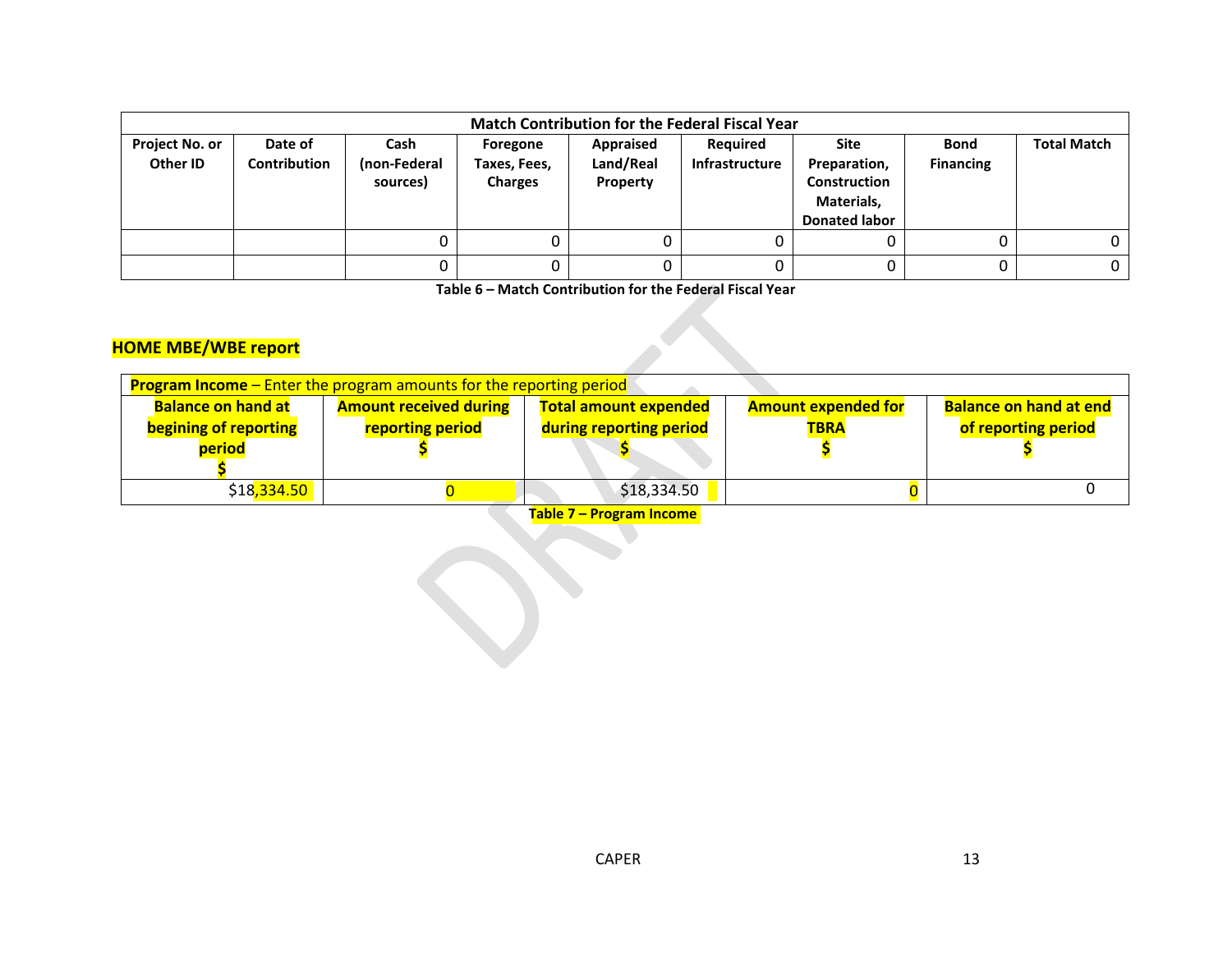| Minority Business Enterprises and Women Business Enterprises - Indicate the number and dollar<br>value of contracts for HOME projects completed during the reporting period |                         |                         |                         |                                      |                         |                         |  |  |  |  |
|-----------------------------------------------------------------------------------------------------------------------------------------------------------------------------|-------------------------|-------------------------|-------------------------|--------------------------------------|-------------------------|-------------------------|--|--|--|--|
|                                                                                                                                                                             |                         |                         |                         |                                      |                         |                         |  |  |  |  |
|                                                                                                                                                                             | <b>Total</b>            |                         |                         | <b>Minority Business Enterprises</b> |                         | <b>White Non-</b>       |  |  |  |  |
|                                                                                                                                                                             |                         | <b>Alaskan</b>          | <b>Asian or</b>         | <b>Black Non-</b>                    | <b>Hispanic</b>         | <b>Hispanic</b>         |  |  |  |  |
|                                                                                                                                                                             |                         | <b>Native or</b>        | <b>Pacific</b>          | <b>Hispanic</b>                      |                         |                         |  |  |  |  |
|                                                                                                                                                                             |                         | <b>American</b>         | <b>Islander</b>         |                                      |                         |                         |  |  |  |  |
|                                                                                                                                                                             |                         | <b>Indian</b>           |                         |                                      |                         |                         |  |  |  |  |
| <b>Contracts</b>                                                                                                                                                            |                         |                         |                         |                                      |                         |                         |  |  |  |  |
| <b>Dollar</b>                                                                                                                                                               |                         |                         |                         |                                      |                         |                         |  |  |  |  |
| Amount                                                                                                                                                                      | $\overline{\mathbf{0}}$ | $\overline{\mathbf{0}}$ | $\overline{\mathbf{0}}$ | $\overline{\mathbf{0}}$              | $\overline{\mathbf{0}}$ | 0                       |  |  |  |  |
| <b>Number</b>                                                                                                                                                               | o                       | $\overline{\mathbf{0}}$ | $\overline{0}$          | $\overline{\mathbf{0}}$              | $\overline{0}$          | $\overline{\mathbf{0}}$ |  |  |  |  |
| <b>Sub-Contracts</b>                                                                                                                                                        |                         |                         |                         |                                      |                         |                         |  |  |  |  |
| <b>Number</b>                                                                                                                                                               | $\overline{\mathbf{0}}$ | $\overline{0}$          | $\overline{\mathbf{0}}$ | $\overline{\mathbf{O}}$              | $\overline{0}$          | $\overline{\mathbf{0}}$ |  |  |  |  |
| <b>Dollar</b>                                                                                                                                                               |                         |                         |                         |                                      |                         |                         |  |  |  |  |
| Amount                                                                                                                                                                      | $\overline{\mathbf{0}}$ | $\overline{0}$          | $\overline{0}$          | $\overline{\mathbf{0}}$              | $\overline{\mathbf{0}}$ | $\overline{\mathbf{0}}$ |  |  |  |  |
|                                                                                                                                                                             | <b>Total</b>            | <b>Women</b>            | <b>Male</b>             |                                      |                         |                         |  |  |  |  |
|                                                                                                                                                                             |                         | <b>Business</b>         |                         |                                      |                         |                         |  |  |  |  |
|                                                                                                                                                                             |                         | <b>Enterprises</b>      |                         |                                      |                         |                         |  |  |  |  |
| <b>Contracts</b>                                                                                                                                                            |                         |                         |                         |                                      |                         |                         |  |  |  |  |
| <b>Dollar</b>                                                                                                                                                               |                         |                         |                         |                                      |                         |                         |  |  |  |  |
| Amount                                                                                                                                                                      | $\overline{\mathbf{0}}$ | $\overline{\mathbf{0}}$ | $\overline{\mathbf{0}}$ |                                      |                         |                         |  |  |  |  |
| <b>Number</b>                                                                                                                                                               | $\overline{\mathbf{0}}$ | $\overline{\mathbf{0}}$ | $\overline{\mathbf{0}}$ |                                      |                         |                         |  |  |  |  |
| <b>Sub-Contracts</b>                                                                                                                                                        |                         |                         |                         |                                      |                         |                         |  |  |  |  |
| <b>Number</b>                                                                                                                                                               | $\overline{\mathbf{0}}$ | $\overline{0}$          | $\overline{\mathbf{0}}$ |                                      |                         |                         |  |  |  |  |
| <b>Dollar</b>                                                                                                                                                               |                         |                         |                         |                                      |                         |                         |  |  |  |  |
| Amount                                                                                                                                                                      | $\overline{\mathbf{0}}$ | $\overline{\mathbf{0}}$ | $\overline{\mathbf{0}}$ |                                      |                         |                         |  |  |  |  |

**Table 8 - Minority Business and Women Business Enterprises**

| <b>Minority Owners of Rental Property - Indicate the number of HOME assisted rental property owners</b><br>and the total amount of HOME funds in these rental properties assisted |                         |                                 |                 |                   |                 |                   |  |
|-----------------------------------------------------------------------------------------------------------------------------------------------------------------------------------|-------------------------|---------------------------------|-----------------|-------------------|-----------------|-------------------|--|
|                                                                                                                                                                                   | <b>Total</b>            | <b>Minority Property Owners</b> |                 |                   |                 | <b>White Non-</b> |  |
|                                                                                                                                                                                   |                         | <b>Alaskan</b>                  | <b>Asian or</b> | <b>Black Non-</b> | <b>Hispanic</b> | <b>Hispanic</b>   |  |
|                                                                                                                                                                                   |                         | <b>Native or</b>                | <b>Pacific</b>  | <b>Hispanic</b>   |                 |                   |  |
|                                                                                                                                                                                   |                         | <b>American</b>                 | <b>Islander</b> |                   |                 |                   |  |
|                                                                                                                                                                                   |                         | <b>Indian</b>                   |                 |                   |                 |                   |  |
| <b>Number</b>                                                                                                                                                                     | Ō                       | $\overline{0}$                  |                 | 0                 |                 |                   |  |
| <b>Dollar</b>                                                                                                                                                                     |                         |                                 |                 |                   |                 |                   |  |
| Amount                                                                                                                                                                            | $\overline{\mathbf{0}}$ | $\overline{\mathbf{0}}$         |                 | 0                 |                 |                   |  |

**Table 9 – Minority Owners of Rental Property**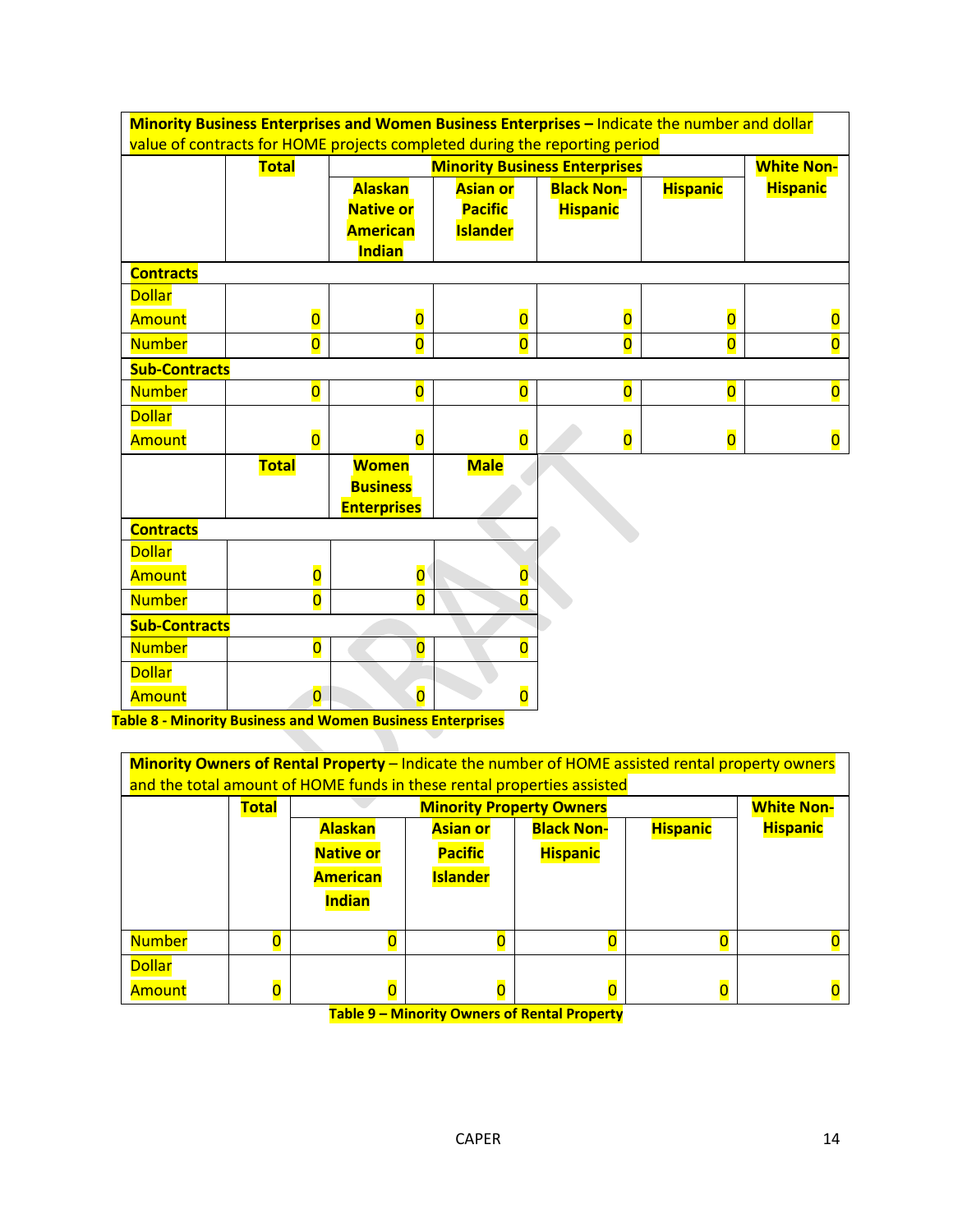| Relocation and Real Property Acquisition - Indicate the number of persons displaced, the cost of |              |                  |   |                                           |                                      |                   |  |                   |                 |
|--------------------------------------------------------------------------------------------------|--------------|------------------|---|-------------------------------------------|--------------------------------------|-------------------|--|-------------------|-----------------|
| relocation payments, the number of parcels acquired, and the cost of acquisition                 |              |                  |   |                                           |                                      |                   |  |                   |                 |
| <b>Parcels Acquired</b>                                                                          |              |                  |   |                                           |                                      |                   |  |                   |                 |
| <b>Businesses Displaced</b>                                                                      |              |                  | 0 |                                           |                                      |                   |  |                   |                 |
| <b>Nonprofit Organizations</b>                                                                   |              |                  |   |                                           |                                      |                   |  |                   |                 |
| <b>Displaced</b>                                                                                 |              |                  |   | $\overline{\mathbf{0}}$<br>$\overline{0}$ |                                      |                   |  |                   |                 |
| <b>Households Temporarily</b>                                                                    |              |                  |   |                                           |                                      |                   |  |                   |                 |
| <b>Relocated, not Displaced</b>                                                                  |              |                  |   | O                                         |                                      |                   |  |                   |                 |
| <b>Households</b>                                                                                | <b>Total</b> |                  |   |                                           | <b>Minority Property Enterprises</b> |                   |  | <b>White Non-</b> |                 |
| <b>Displaced</b>                                                                                 |              | <b>Alaskan</b>   |   | <b>Asian or</b>                           |                                      | <b>Black Non-</b> |  | <b>Hispanic</b>   | <b>Hispanic</b> |
|                                                                                                  |              | <b>Native or</b> |   | <b>Pacific</b>                            |                                      | <b>Hispanic</b>   |  |                   |                 |
|                                                                                                  |              | <b>American</b>  |   | <b>Islander</b>                           |                                      |                   |  |                   |                 |
|                                                                                                  |              | <b>Indian</b>    |   |                                           |                                      |                   |  |                   |                 |
|                                                                                                  |              |                  |   |                                           |                                      |                   |  |                   |                 |
| <b>Number</b>                                                                                    | 0            |                  | 0 |                                           | O                                    |                   |  | 0                 |                 |
| Cost                                                                                             | 0            |                  | 0 |                                           | 0                                    |                   |  | 0                 |                 |

**Table 10 – Relocation and Real Property Acquisition**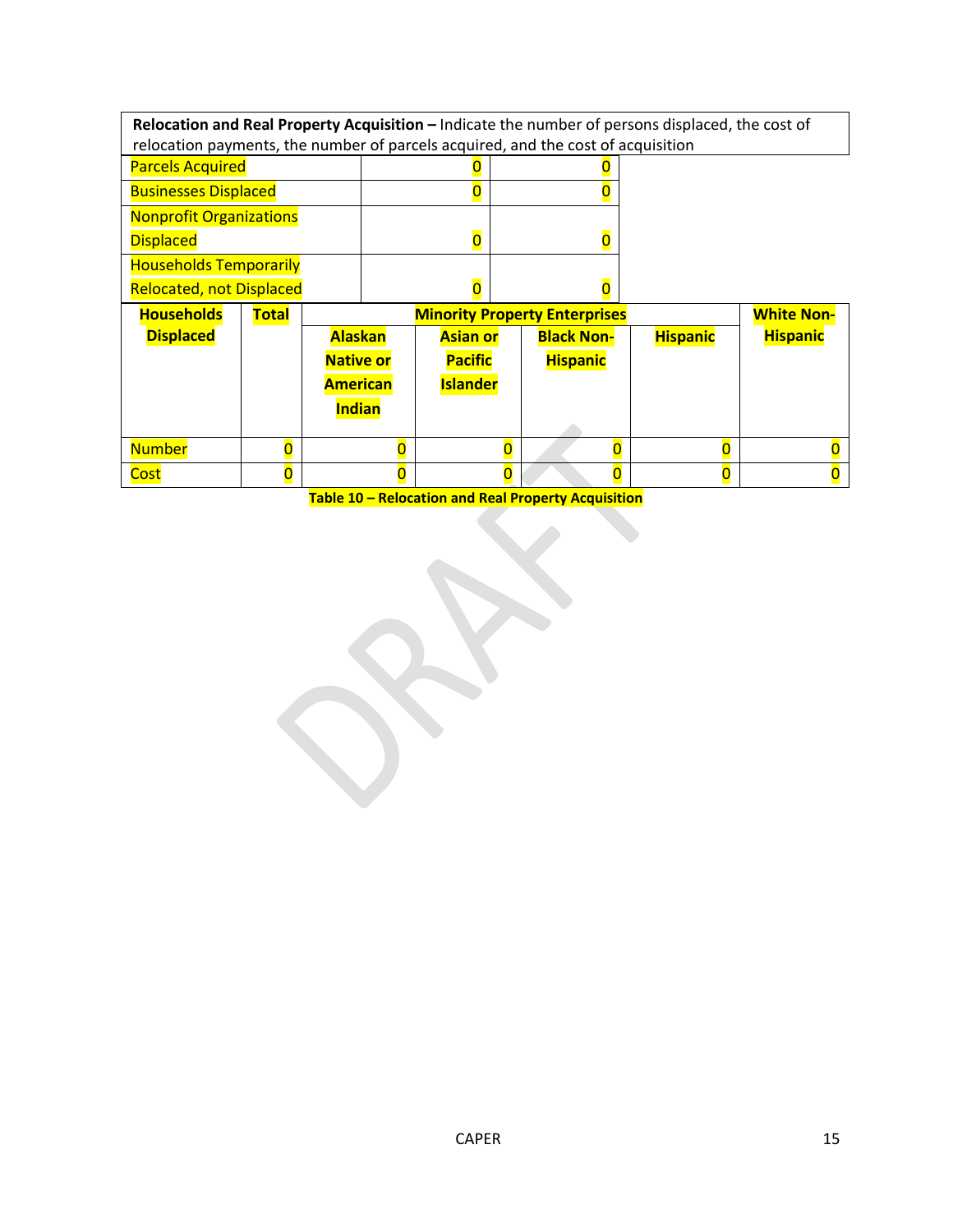## <span id="page-15-0"></span>**CR-20 - Affordable Housing 91.520(b)**

**Evaluation of the jurisdiction's progress in providing affordable housing, including the number and types of families served, the number of extremely low-income, low-income, moderate-income, and middle-income persons served.**

|                                          | <b>One-Year Goal</b> | Actual |
|------------------------------------------|----------------------|--------|
| Number of Homeless households to be      |                      |        |
| provided affordable housing units        |                      |        |
| Number of Non-Homeless households to be  |                      |        |
| provided affordable housing units        | 42                   |        |
| Number of Special-Needs households to be |                      |        |
| provided affordable housing units        | 22                   | h      |
| <b>Total</b>                             | 64                   |        |

**Table 11 – Number of Households**

 $\left\langle \right\rangle$ 

|                                        | <b>One-Year Goal</b> | Actual |
|----------------------------------------|----------------------|--------|
| Number of households supported through |                      |        |
| <b>Rental Assistance</b>               | 0                    |        |
| Number of households supported through |                      |        |
| The Production of New Units            | 0                    |        |
| Number of households supported through |                      |        |
| <b>Rehab of Existing Units</b>         | 62                   | 67     |
| Number of households supported through |                      |        |
| <b>Acquisition of Existing Units</b>   | 2                    |        |
| <b>Total</b>                           | 64                   | 68     |

**Table 12 – Number of Households Supported**

#### **Discuss the difference between goals and outcomes and problems encountered in meeting these goals.**

Outcomes for CDBG and HOME funded affordable housing programs generally met goals. Some activities were affected by delays caused by the coronavirus epidemic, typically those involving larger construction projects like the ADR program and the Rent Rehab program.

All HUD funded programs were halted in March 2020 due to the onset of the coronavirus epidemic. Staff worked remotely and developed protocols to restart construction programs. Minor home repair was back up and running by April, largely providing emergency type services such as repairs to restorie heat or waer service or outdoor work that easily facilitated social distancing such as roof replacement.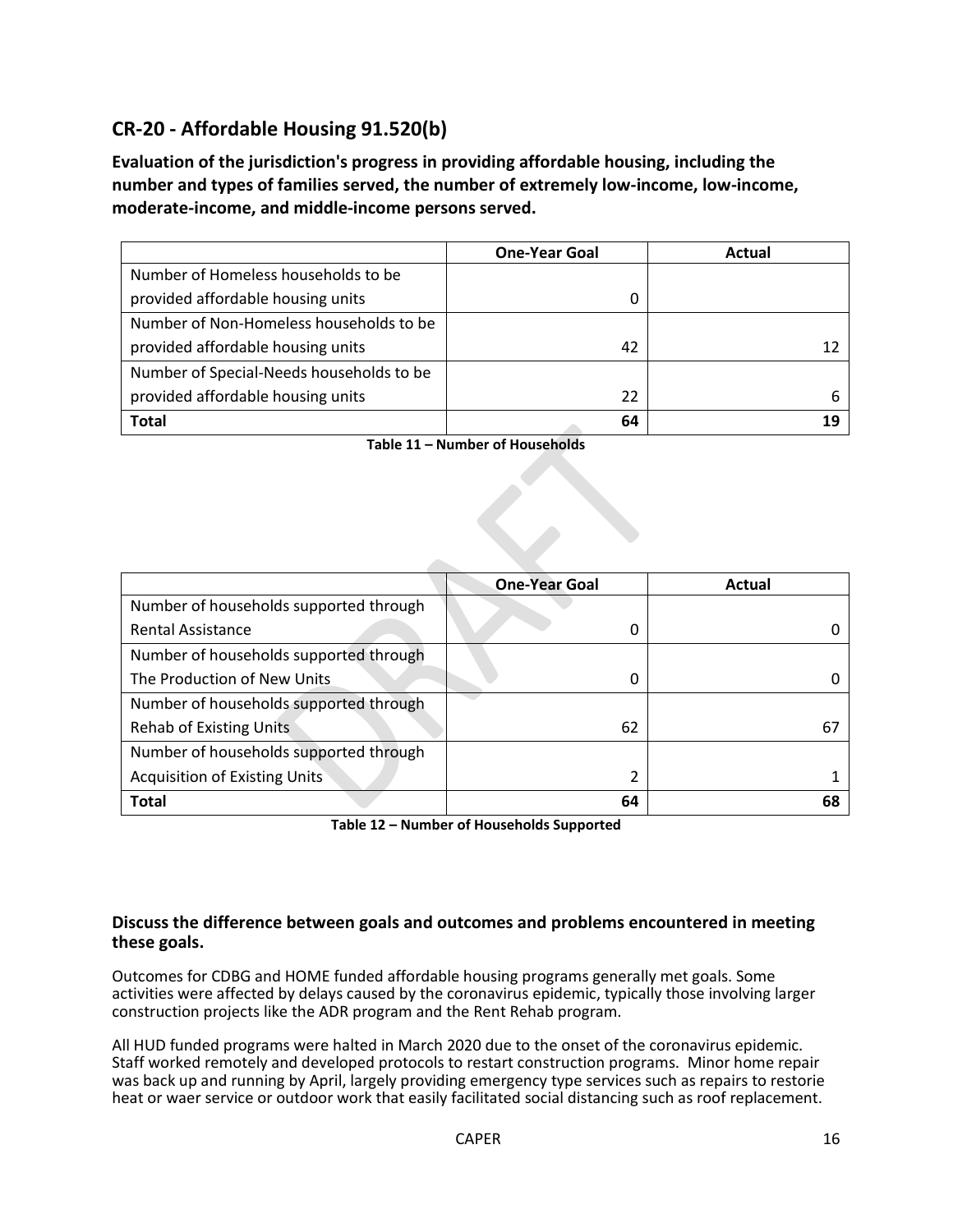Consruction on other HUD funded programs did not resume until after a more stringent coronavirus protocol was put in place in late May. Code compliance activities resumed in April.

Minor home repair program outcomes exceeded the goal. One of two ADR projects was completed. No rental rehab program units were completed, though seven units are currently under constrcuction. Two of four homeowner rehab projects were completed.

#### **Discuss how these outcomes will impact future annual action plans.**

The City begins a new Consolidated Plan in the next program year so a number of new programs are being created and other established plans are being tweaked to be more impactful, however those changes are largely the product of the consolidated planning effort. That said, the coronavirus pandemic has created an immediate and critical need for temporary shelter for the homeless, rent assistance, utility assistance, and housing case management. These needs are being addressed using CARES Act CDBG-CV funds and are detailed in the Amended 2019 Annual Action Plan on the City's website[: www.battlecreekmi.gov/182](http://www.battlecreekmi.gov/182) 

#### **Include the number of extremely low-income, low-income, and moderate-income persons served by each activity where information on income by family size is required to determine the eligibility of the activity.**

 $\sim$ 

| <b>Number of Households Served</b> | <b>CDBG Actual</b> | <b>HOME Actual</b> |  |
|------------------------------------|--------------------|--------------------|--|
| <b>Extremely Low-income</b>        | 45                 |                    |  |
| Low-income                         |                    |                    |  |
| Moderate-income                    | 15                 |                    |  |
| Total                              | 65                 |                    |  |

**Table 13 – Number of Households Served**

#### **Narrative Information**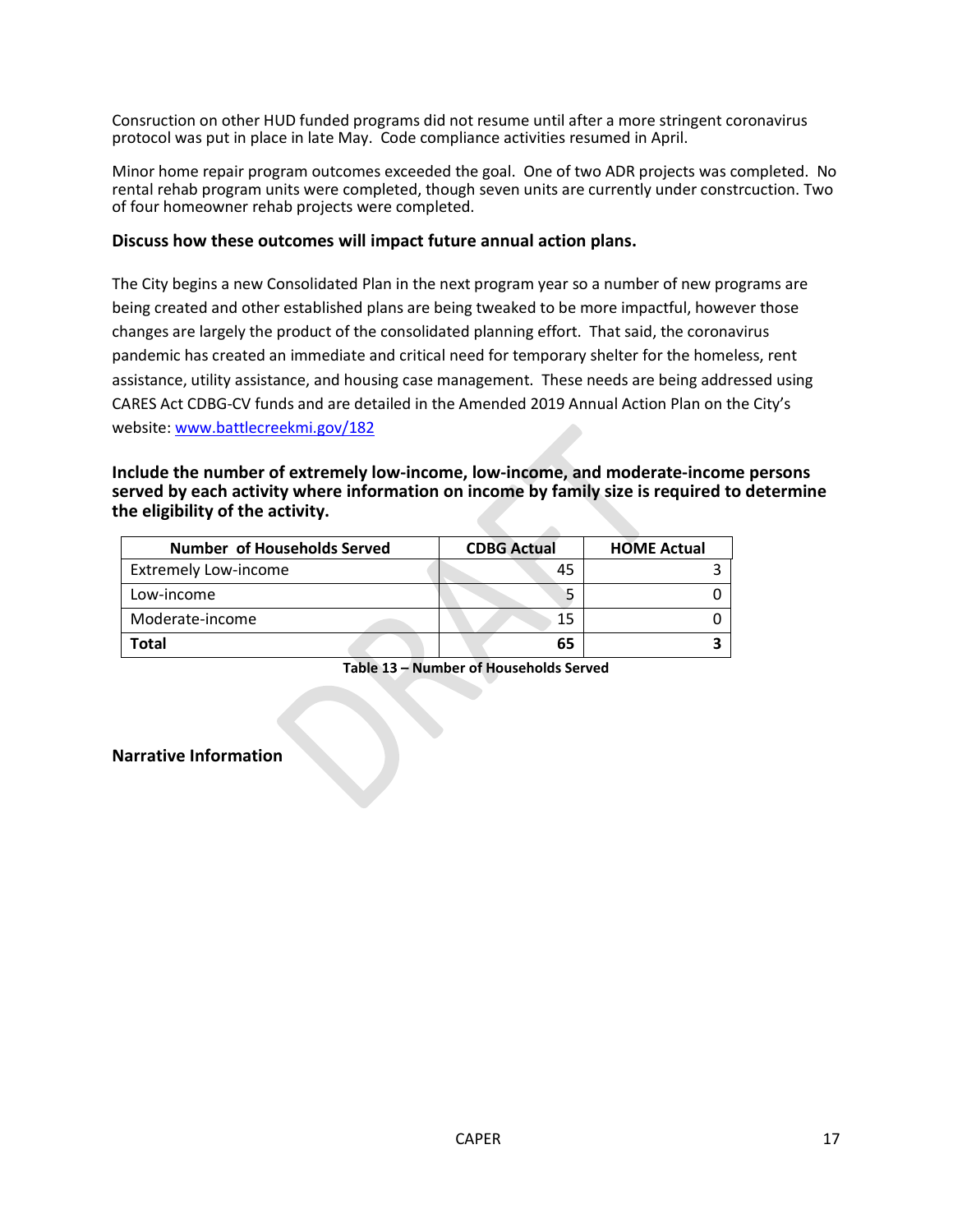## <span id="page-17-0"></span>**CR-25 - Homeless and Other Special Needs 91.220(d, e); 91.320(d, e); 91.520(c)**

**Evaluate the jurisdiction's progress in meeting its specific objectives for reducing and ending homelessness through:**

## **Reaching out to homeless persons (especially unsheltered persons) and assessing their individual needs**

Outreach to homeless people is conducted by the staff of the SHARE Center. Staff regularly visit camps of homeless people and provide a day shelter which offers coffee, computer access, bathrooms and laundry facilities. The SHARE Center is open daily from 8:00 am-8:00 pm. During bad weather, it stays open 24 hours a day. It has expanded its meal schedule and sees an average of 120 people per day. The SHARE Center works closely with the Department of Veterans Affairs to support all the veterans who use the Center, is funded by the Michigan State Housing Development Authority's Emergency Solutions Grant program and funding from Summit Pointe, Battle Creek's Community Mental Health Authority. The SHARE Center also houses Summit Pointe's Housing program. The SHARE Center uses HMIS and uses its assessment tool, the SPDAT. Staff at the Haven and S.A.F.E. Place also engage people in services and help find housing. The VA also has outreach staff who work with the shelters to enroll homeless veterans in services. The Ark of Kalamazoo also conducts outreach in Battle Creek to engage homeless youth under the age of 18.

Each year the Homeless Coalition organizes a Homeless Health Fair/Project Homeless Connects/VA Stand Down which offers free haircuts, meals, toiletries, blankets, health care services and other services to engage homeless people. In 2019, the annual outreach event was hosted at the City's recreation facility, Full Blast and served almost 500 people in need of housing and services.

## **Addressing the emergency shelter and transitional housing needs of homeless persons**

While the City of Battle Creek's inventory of emergency and transitional beds is usually adequate to fill the need of homeless people, the coronavirus epidemic and the requirement to social distance has created a severe shortfall. This was addressed in the short term with the conversion of the City's Full Blast recreational facility into a homeless shelter. A long term solution is currently being worked on that involves opening another permanent shelter facility close to the Haven of Rest and City Hall.

There is a continuing need for case management to help people connect to housing, employment and services, and rental assistance to help families and individuals more to permanent housing. Cares Act CDBG-CV funds are being used to address these needs. Shelter and services for victims of domestic violence are provided by S.A.F.E. Place which is always full and is seeking to expand their programming and stabilize ongoing funding of operations.

This is an unmet need in permanent supportive housing and in affordable housing in quality condition for families and individuals. Homeless providers work creatively to obtain private donations,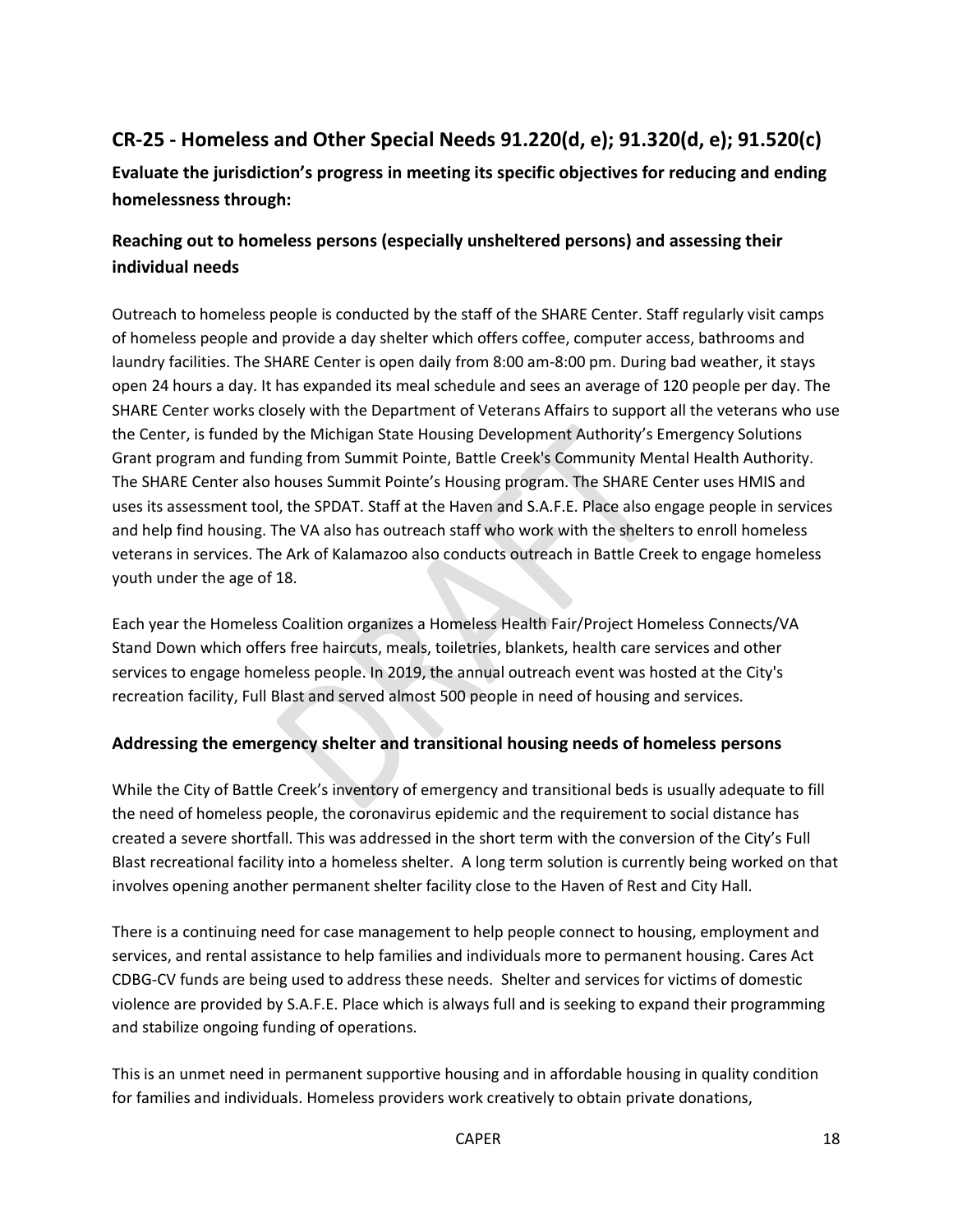government funding and foundation funding to fulfill their missions to help homeless people and others leaving unsafe home situations. They work constantly to maintain funding for their current inventory of shelter beds and services.

**Helping low-income individuals and families avoid becoming homeless, especially extremely low-income individuals and families and those who are: likely to become homeless after being discharged from publicly funded institutions and systems of care (such as health care facilities, mental health facilities, foster care and other youth facilities, and corrections programs and institutions); and, receiving assistance from public or private agencies that address housing, health, social services, employment, education, or youth needs**

Organizations that provide homelessness prevention in Battle Creek include Neighborhoods Inc., which provides foreclosure counseling and helps people restructure their debt and mortgages; Goodwill Financial Opportunities Center which also provides budget and foreclosure counseling; Legal Services which provides legal intervention and education about foreclosures and evictions; and Summit Pointe Housing is the Housing Access Resource Agency (HARA) for Calhoun County which and provides eviction prevention services and help for homeless people to find housing. Summit Pointe Housing helps homeless people through four funding streams, three of which receive funding from the Michigan Housing Development Authority (MSHDA). Calhoun County Department of Health and Human Services, Salvation Army and Community Action also provide security deposit and utility assistance to prevent and resolve homelessness.

The Homeless Coalition has negotiated discharge protocols with local police departments and hospitals in past years. There is a need to reexamine these protocols with the Calhoun County Jail, Calhoun County Sheriff's Department, the Battle Creek Police Department, and the two local hospitals, Bronson Battle Creek near downtown and Oakland Hospital in Marshall. Integrated Health Partners provided medical case management and follow-up to frequent users of emergency rooms. Work needs to be done with all of these organizations to provide greater homeless prevention services.

The Haven's Jail Ministry works with people in Calhoun County's jail who do not have a place to live after release. CityLinC runs a Second Wind program that links people released from jail with employment and support.

**Helping homeless persons (especially chronically homeless individuals and families, families with children, veterans and their families, and unaccompanied youth) make the transition to permanent housing and independent living, including shortening the period of time that individuals and families experience homelessness, facilitating access for homeless individuals and families to affordable housing units, and preventing individuals and families who were recently homeless from becoming homeless again**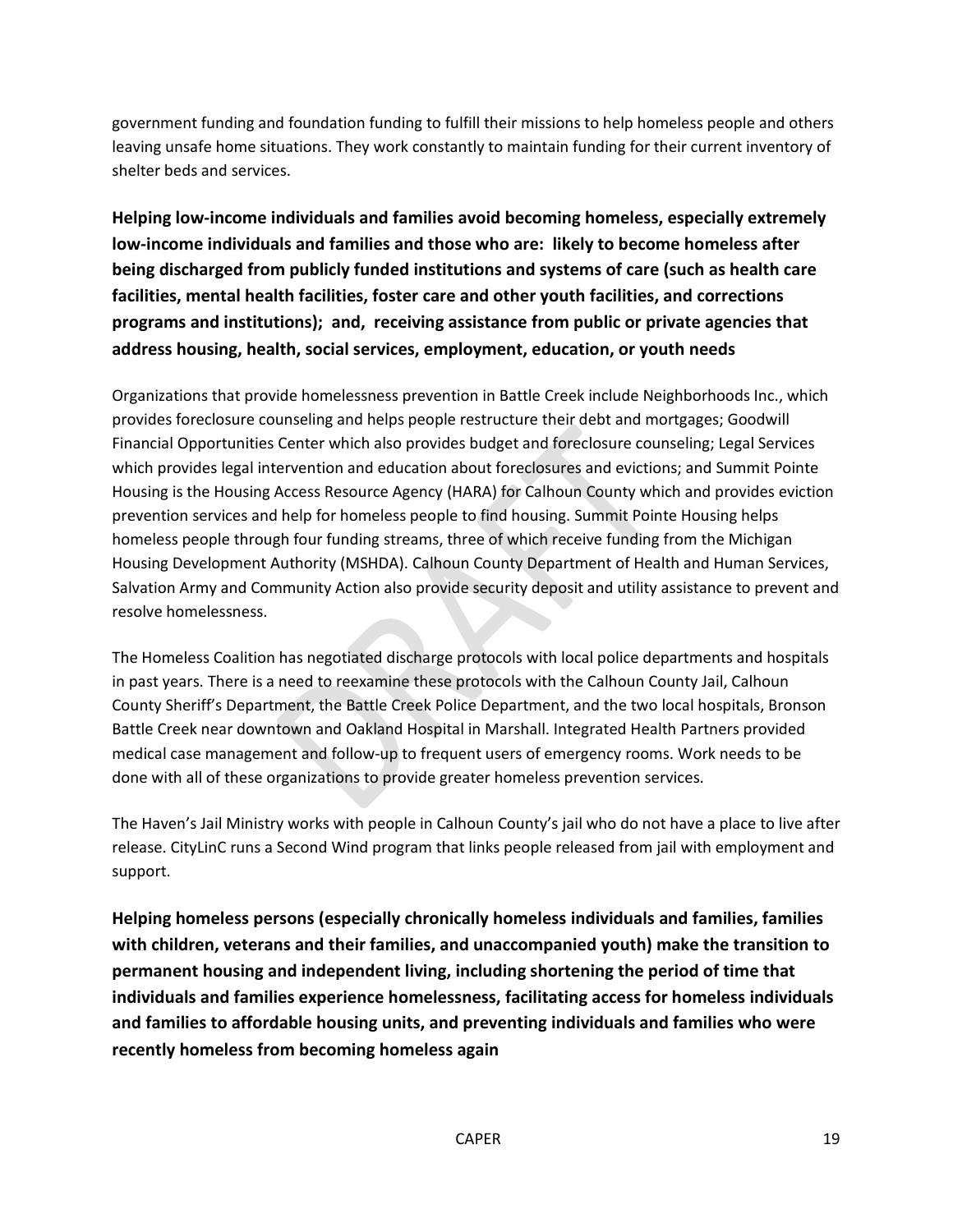There is a shortage of safe, quality, affordable housing in Battle Creek for low-income families and individuals. Homeless people can seek housing assistance from Summit Pointe Housing located in the SHARE Center. A housing case manager works with families and individuals to see if they qualify for available housing assistance. The first step is always to obtain Social Security cards and birth certificates. The Haven, the SHARE Center, Summit Pointe Housing and the Volunteers of America's Supportive Services for Veteran Families all use the SPDAT, needs assessment tool to prioritize housing services to those in highest need.

Sources of short term rental and utility assistance include the Calhoun County Department of Health and Human Services State Emergency Relief, the Salvation Army's Social Services Program, Community Action and area churches. Currently, families and individuals in need of housing assistance need to approach each individual organization for assistance.

The Haven provides case management to help families and individuals gain a regular income to pay for housing and to access community resources to help prevent further episodes of homelessness. Goodwill's Financial Opportunities Center has a financial fitness program to help people work through debt and low credit scores. Legal Services provides legal services and eviction prevention. Women's Coop provides support for women leaving poverty and seeking help through their store, volunteering and the Solutions Highway Program. Southwest Michigan Community Development Corporation provides homeownership counseling for those interested and able to own their own home, and also rents units to people recovering from homelessness. The Haven provides limited supportive permanent housing, currently three single family units for families and 15 units for individuals.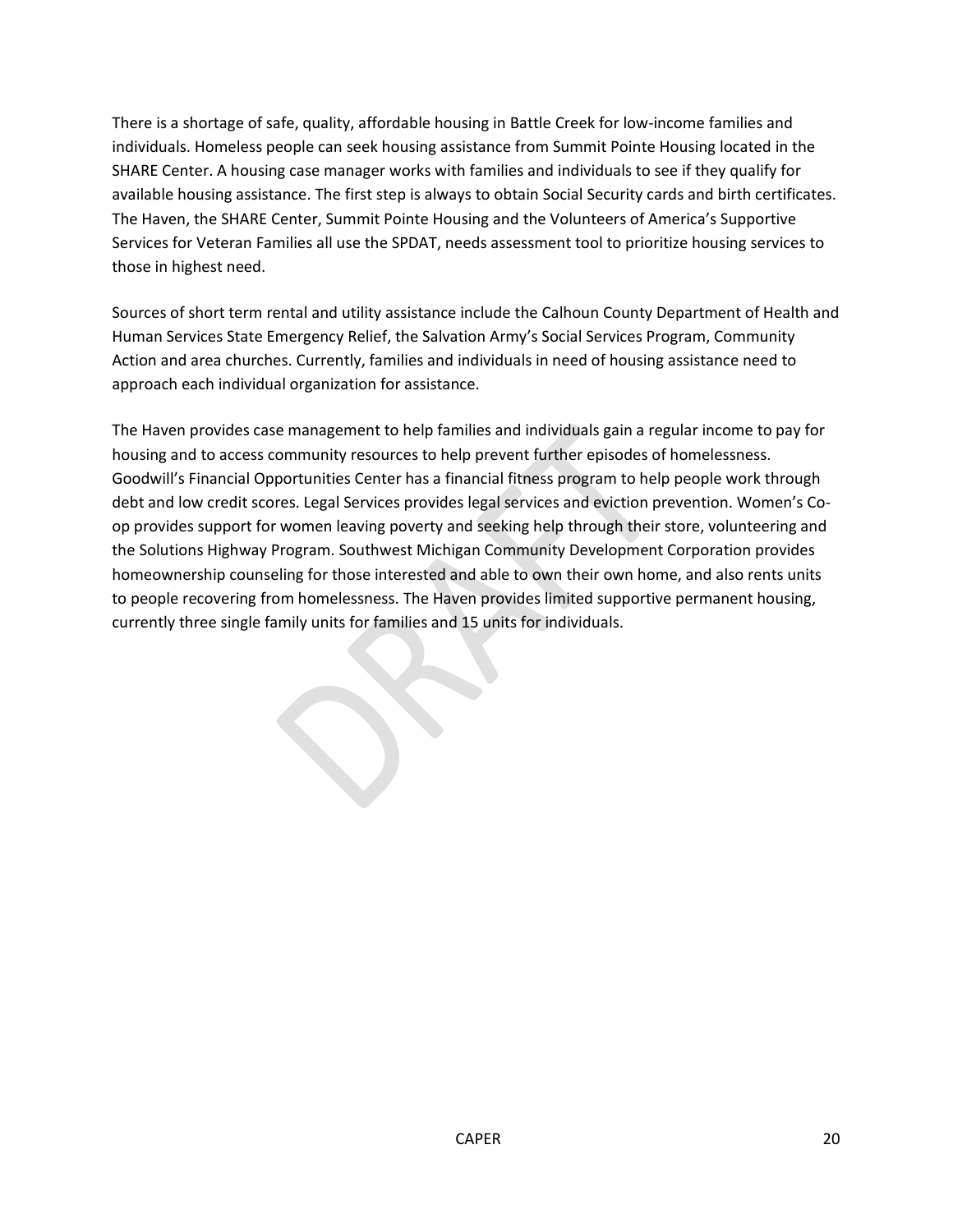## <span id="page-20-0"></span>**CR-30 - Public Housing 91.220(h); 91.320(j)**

### **Actions taken to address the needs of public housing**

The Battle Creek Housing Commission provides subsidized housing through various programs in the City of Battle Creek. The Commission was created on August 9, 1960 through a City ordinance. The five member Housing Commission is appointed to five year terms by the mayor with approval by the City Commission. The Housing Commission owns and manages 320 public housing units, administers the Housing Choice Voucher program and owns and manages 24 units of scattered site homeowner units. The following is a list of the public housing facilities and unit type.

Northside Drive Homes – (16) 2 and 3-bedroom single family homes

Parkway Manor – (84) 1, 2, 3 and 4-bedroom townhomes

Cherry Hill Manor – (150) 1-bedroom apartments

Kellogg Manor – (70) Efficiency and 1-bedroom apartments

Home Ownership Program – (24) 2, 3, and 4-bedroom single family homes

The public housing units provided by the Battle Creek Housing Commission are in good condition and currently there are 51families on the waiting list. The Housing Commission receives from \$350,000 to 450,000 yearly for renovation and maintenance expenses from HUD'S Capital Fund Program. In 2019, the Commission received a \$643,073 grant.

In addition to the public housing units and the scattered site homeowner units, the Battle Creek Housing Commission administers the Housing Choice Voucher program. Currently, it administers 608 vouchers in Battle Creek, Albion and Portage. The majority of vouchers are in Battle Creek (544). The current waiting list is estimated at 225.

In 2019, the Commission received \$3,063,505 for its Housing Choice Voucher program.

The Housing Commission assists mostly extremely low income and very low-income households in its public housing units and mostly very low and low-income families with Housing Choice vouchers. The homeownership program predominantly assists low-income households. According to Commission representatives, families interested in the homeownership program must earn at least \$18,000 per year and have full time employment. Many of the existing residents of the homeowner units were former public housing and/or Housing Choice voucher recipients. The opportunity for homeownership provided the needed incentive for these families.

## **Actions taken to encourage public housing residents to become more involved in management and participate in homeownership**

During the program year the Battle Creek Housing Commission conducted resident input meetings to obtain feedback regarding the types of activities and improvements which are most needed and would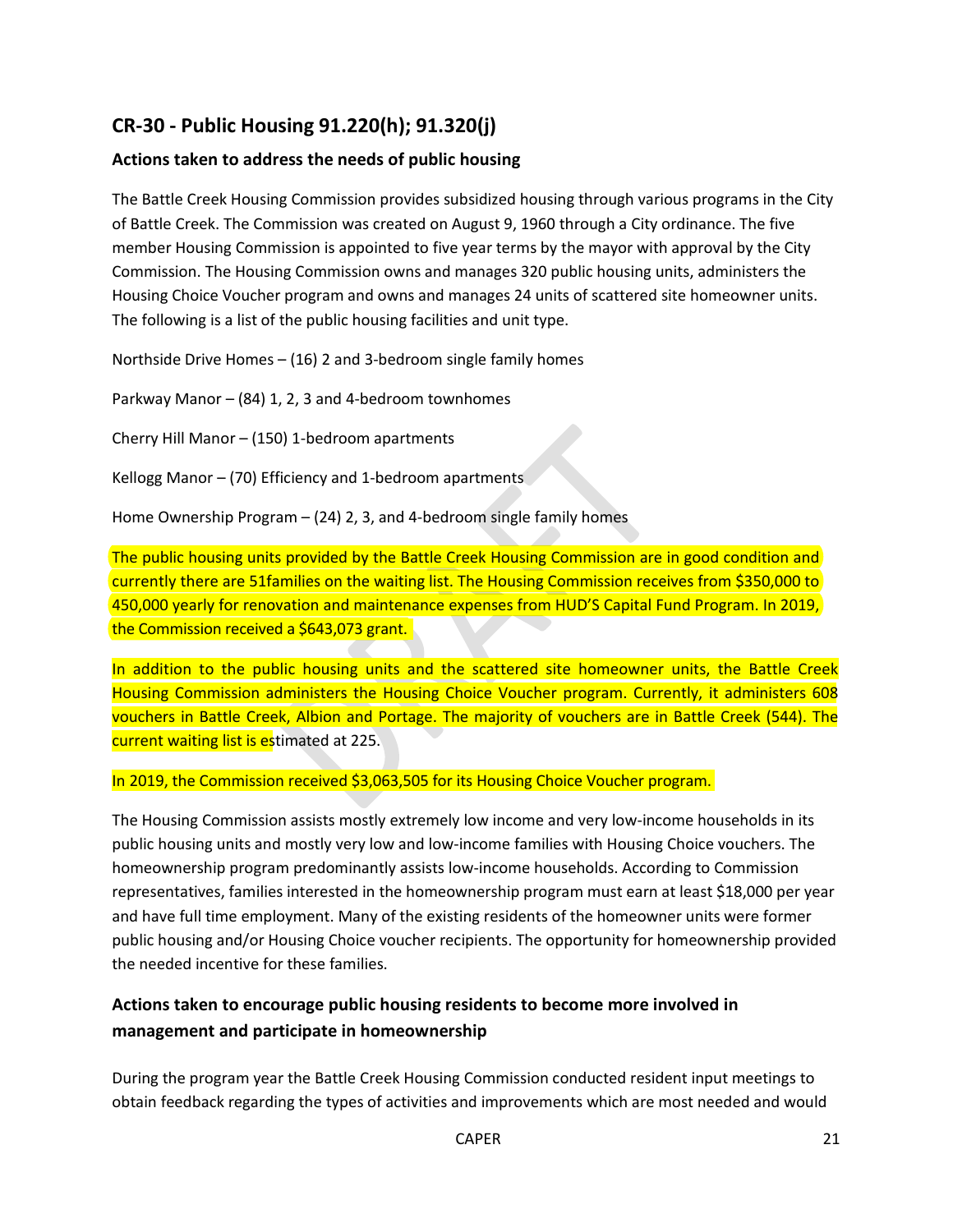provide the greatest benefit to Public Housing residents and the community. The general public as well as members of local government were extended invitations to participate in these meetings. The meetings are also used to inform residents of planned facilities improvements and serve to assure the proper expenditure of Capital Grant Funds.

#### **Actions taken to provide assistance to troubled PHAs**

The Battle Creek Housing Commission is not and has never been a troubled public housing authority.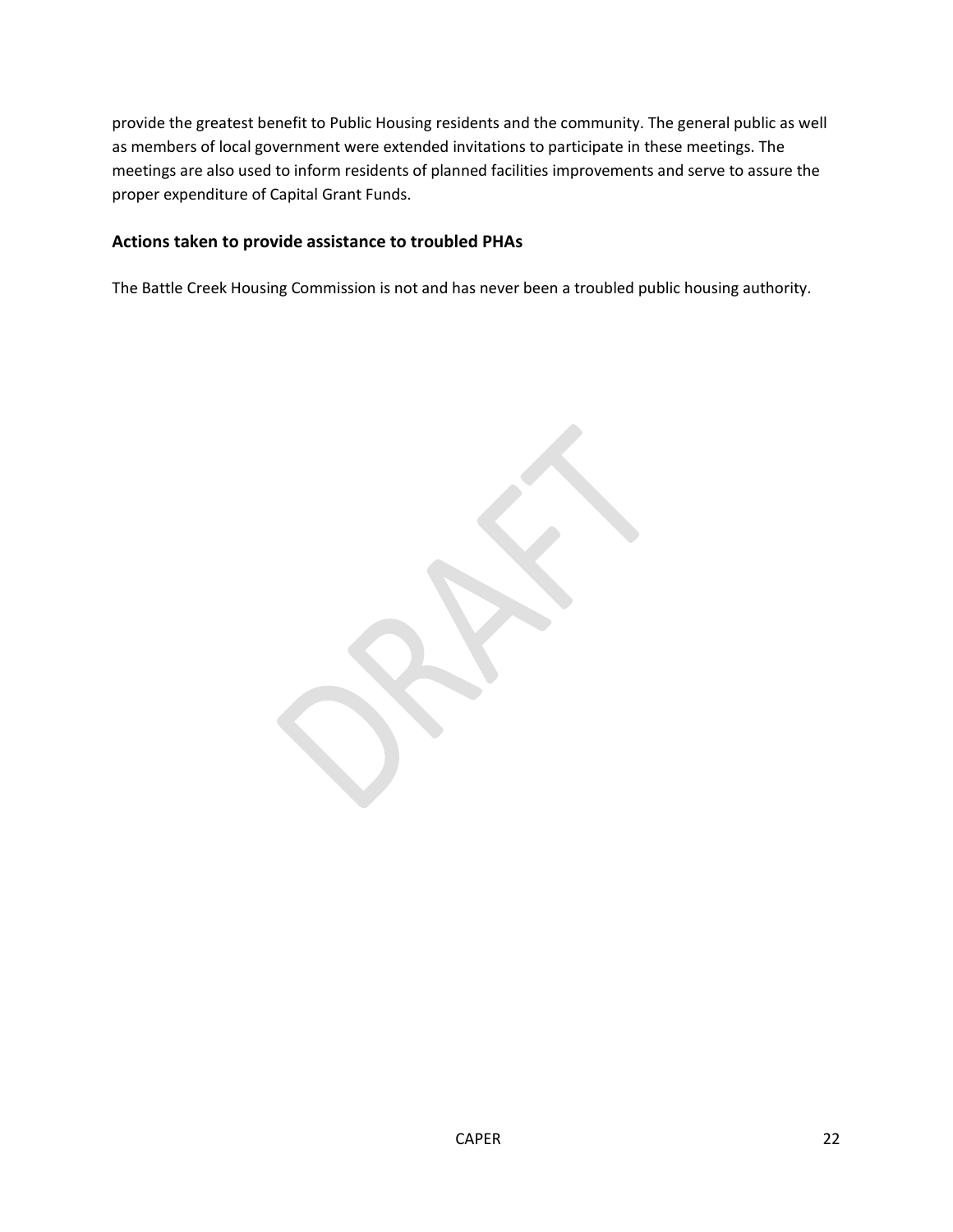## <span id="page-22-0"></span>**CR-35 - Other Actions 91.220(j)-(k); 91.320(i)-(j)**

**Actions taken to remove or ameliorate the negative effects of public policies that serve as barriers to affordable housing such as land use controls, tax policies affecting land, zoning ordinances, building codes, fees and charges, growth limitations, and policies affecting the return on residential investment. 91.220 (j); 91.320 (i)**

The City of Battle Creek completed two housing studies and one review of redevelopment practices in recent years that speak to the impact of public policies on affordable housing. No ordinances were specifically identified as creating a barrier to the development of affordable housing, but a number of procedural changes and new policy ideas were proposed for further consideration by the City. In 2013, McKenna Associates prepared a comprehensive housing study and an analysis of impediments to fair housing that recommended a number of specific ordinance amendments and development incentives. In 2015, the City was selected as a Redevelopment Ready Community (RRC) program participant by Michigan Economic Development Corporation which involved an assessment of the City's community revitalization efforts and provided recommendations for improving redevelopment efforts. These reports are available online at www.battlecreekmi.gov/186.

Actions that have been taken in recent years include:

- The City hired Paul Fate and Associates in 2019 to complete an assessment of the community development delivery system in Battle Creek. This report assessed current market conditions, strengths and gaps in housing and neighborhood strategy, national best practices for creating vital cities, the state of nonprofit capacity and recommendations for strengthening the ecosystem. Available at: [http://www.battlecreekmi.gov/DocumentCenter/View/6150.](http://www.battlecreekmi.gov/DocumentCenter/View/6150)
- The City's Planning Division made a number of changes to its development review policies and procedures to improve and expedite service to the community and developers including: offering conceptual site plan review meetings for applicants; incorporating neighborhood planning council outreach information into the public participation strategy; and creating greater clarity around the development process by adding development review process flowcharts with timelines to the city website.
- Held a number of community conversations on the City's building inspections process that resulted in the creation of an advisory group with citizen and stakeholder representation that recommends changes to inspections policies and procedures.
- Modified the City's Vacant and Abandoned Buildings ordinance to create greater accountability around the most derelict properties while easing some provisions in order to help private owners return properties to productive use. Many of these properties are located in low- and moderate-income neighborhoods.

## **Actions taken to address obstacles to meeting underserved needs. 91.220(k); 91.320(j)**

Public funding for community development activities is limited and the problems to be addressed in neighborhoods are complex and numerous. Strategies are based on giving neighborhoods tools to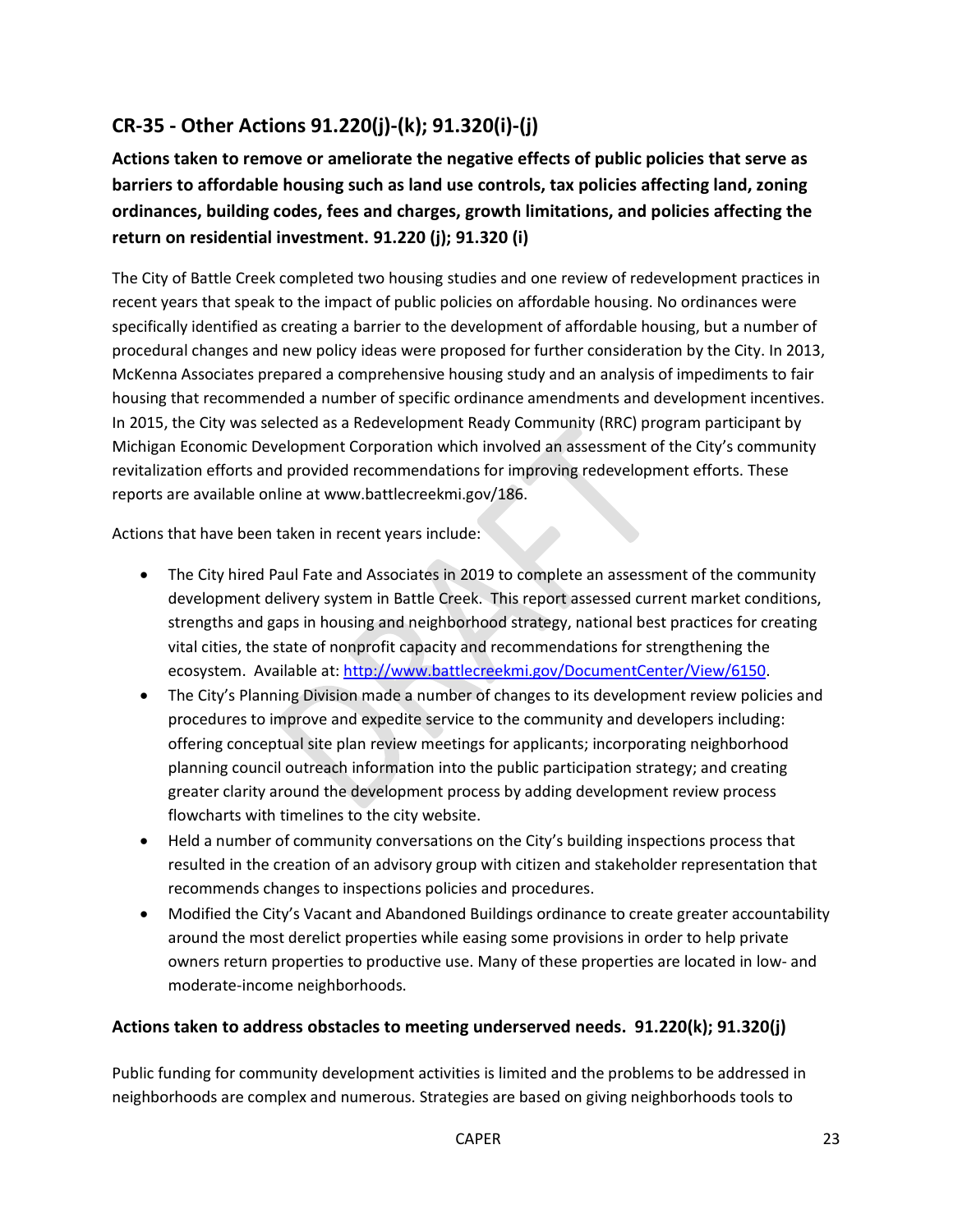address blight and make rentals safe by funding code compliance and demolition; and home repair for those who cannot afford to repair their homes. CDBG funding was also used for program delivery costs, public engagement and strategic planning for 20% of the CDBG allocation. Planning and public engagement has been a key to pursuing additional funds from the State and local funders.

For the HOME program, which has seen decreased funding in most years, funds were allocated to preserve affordable housing by funding rehabilitation of housing and by providing tenant-based rental housing in partnership with nonprofit organizations. With the onset of the coronavirus pandemic, the need for rental assistance increased dramatically, whereas demand for home owner rehab declined due to the need for social distancing. As a result, City staff reprogrammed its 2019 HOME funds through an amendment to the 2019 Annual Action Plan, reducing home owner rehab funds and and increasing TBRA to meet the need.

While almost all funded activities occur in low- and moderate-income areas, the unmet need is large. The City has 453 registered vacant buildings; over a thousand people experience homelessness each year; and, approximately 3,550 households are severely housing cost burdened meaning that they pay over 50% of their income in housing and utility costs. Funds are targeted to be strategically used to address community needs. The 2014 public engagement process and needs assessment for the Consolidated Plan informed these allocation priorities. Numerous public workshops are held each year to ensure that the strategies developed continue to address priority needs.

## **Actions taken to reduce lead-based paint hazards. 91.220(k); 91.320(j)**

Any housing unit that is rehabilitated, modernized, weatherized, or reconstructed using City or entitlement dollars must address lead paint hazards that are present. When Lead Inspections/Risk Assessments are required, they are done before work begins and when finished a Lead Clearance is required, all provided by a licensed Lead Inspector. All sub-recipients must comply with federal regulations for lead hazard reduction and/or abatement in an effort to reduce the hazards of lead paint in the community. Every homeowner is provided a pamphlet education about the lead risks before any rehabilitation work begins. The City verifies these requirements have been bet by monitoring programs yearly.

The Calhoun County Public Health Department and the City of Battle Creek started a Lead Poisoning Prevention Task Force in January of 2016 as a way for agencies within Calhoun County to share information about lead resources and activities. The initial focus was on stakeholders that serve areas that have had high levels of positive lead testing in the past.

Since then the group has grown substantially. The task force is now a diverse group with representation from state, county, city, village and township governments; public health agencies, early childhood service providers, and non-profit housing providers. The group has been meeting monthly to create action in three areas: increasing lead testing in children, decreasing lead exposures in homes and the environment, and creating greater public awareness about the risks of lead poisoning.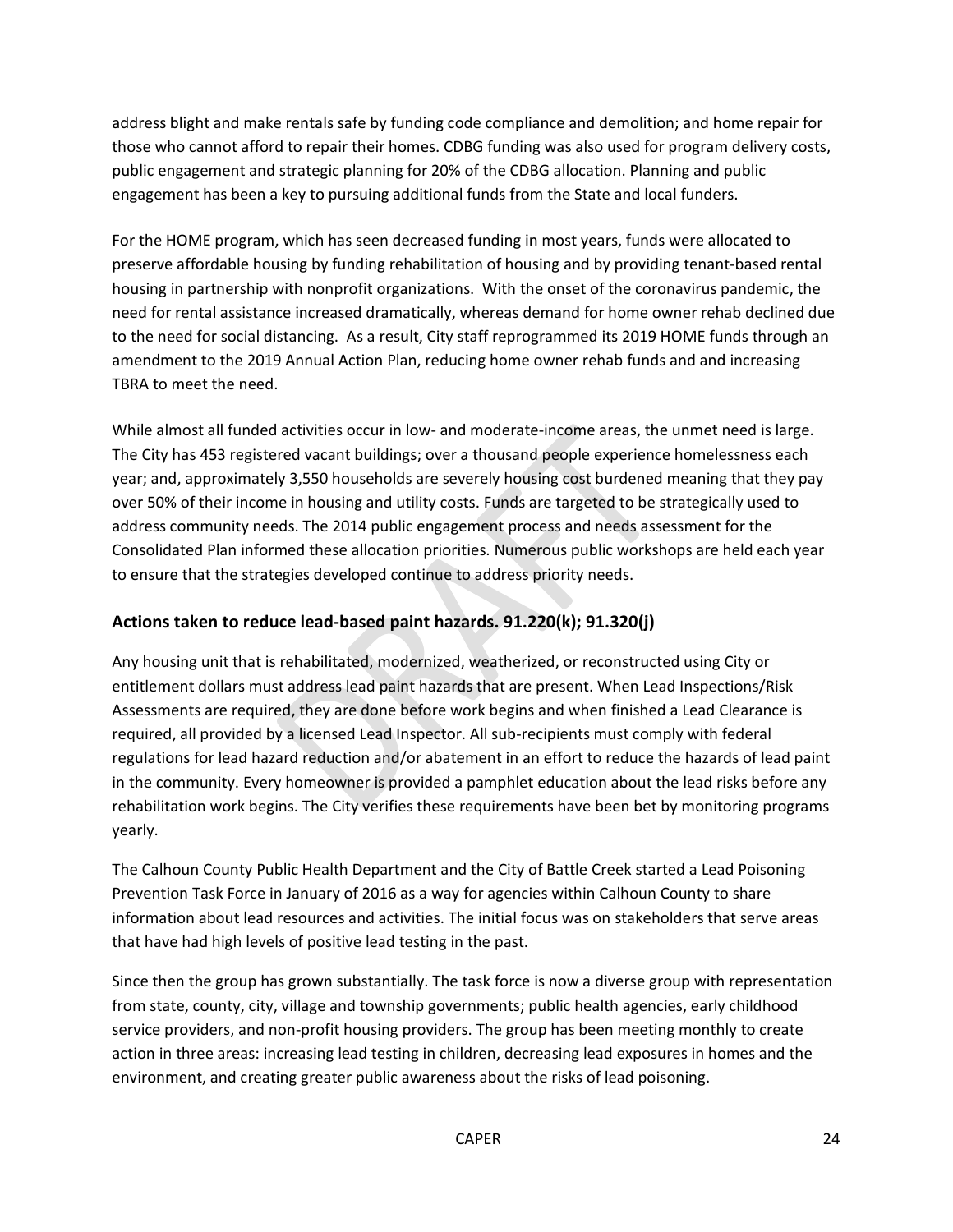In October of 2016 the task force released its "Get the Lead Out" Comprehensive Plan to address lead poisoning in Calhoun County.

In 2017, the City applied for and was awarded a \$1.5 million CHIP Medicaid Lead Hazard Control Grant from the Michigan Department of Health and Human Services (MDHHS). Families with a child enrolled in the CHIP Medicaid program are eligible to have a lead assessment conducted and all lead hazards abated through the program. Program priorities are children under age six with an elevated blood lead level and families with children under age 6 living in high risk areas. All of the high risk areas in Battle Creek are within CDBG Revitalization areas. The program is expected to affect 25 households annually.

## **Actions taken to reduce the number of poverty-level families. 91.220(k); 91.320(j)**

CDBG and HOME funded programs serve as the cornerstone of the City's efforts to address community development needs, including poverty. Programs and projects funded during the 2018-19 program year which addressed the causes, as well as the symptoms of poverty, included the following:

- Housing rehabilitation for low- and moderate-income individuals unable to secure financing to address health, safety, and accessibility issues in their homes.
- Financial literacy and budgeting classes offered through SWMCDC to encourage asset growth and proper money management techniques and responsible use of credit.
- Tenant-based Rental Assistance to assist people that are trying to get back on their feet with access to affordable housing.

Other actions include collaborative efforts through the Battle Creek Area Homeless Coalition and BC Vision such as:

- Increasing the number of landlords participating in leasing to extremely low-income, homeless or at risk individuals through the Rental Round Table.
- A Workforce development action team made up of work force agencies, as well as business and education leaders to increase workforce readiness training and host a jobs and resource fair for unemployed residents.

## **Actions taken to develop institutional structure. 91.220(k); 91.320(j)**

The City of Battle Creek continues to improve, and expand on, its collaborative efforts. Efforts are made to fill gaps identified through Consolidated Planning Workshop sessions, outreach sessions with citizen groups, meetings of local collaborative bodies and consultations with sub-recipients and other service organizations with similar missions. Staff will continue to identify and reach out to agencies and organizations that may be key partners in addressing the needs of low and moderate income persons within Battle Creek.

Community Development staff are involved with the Battle Creek Area Homeless Coalition, The Coordinating Council, the Housing Solutions Board and various other boards and committees. As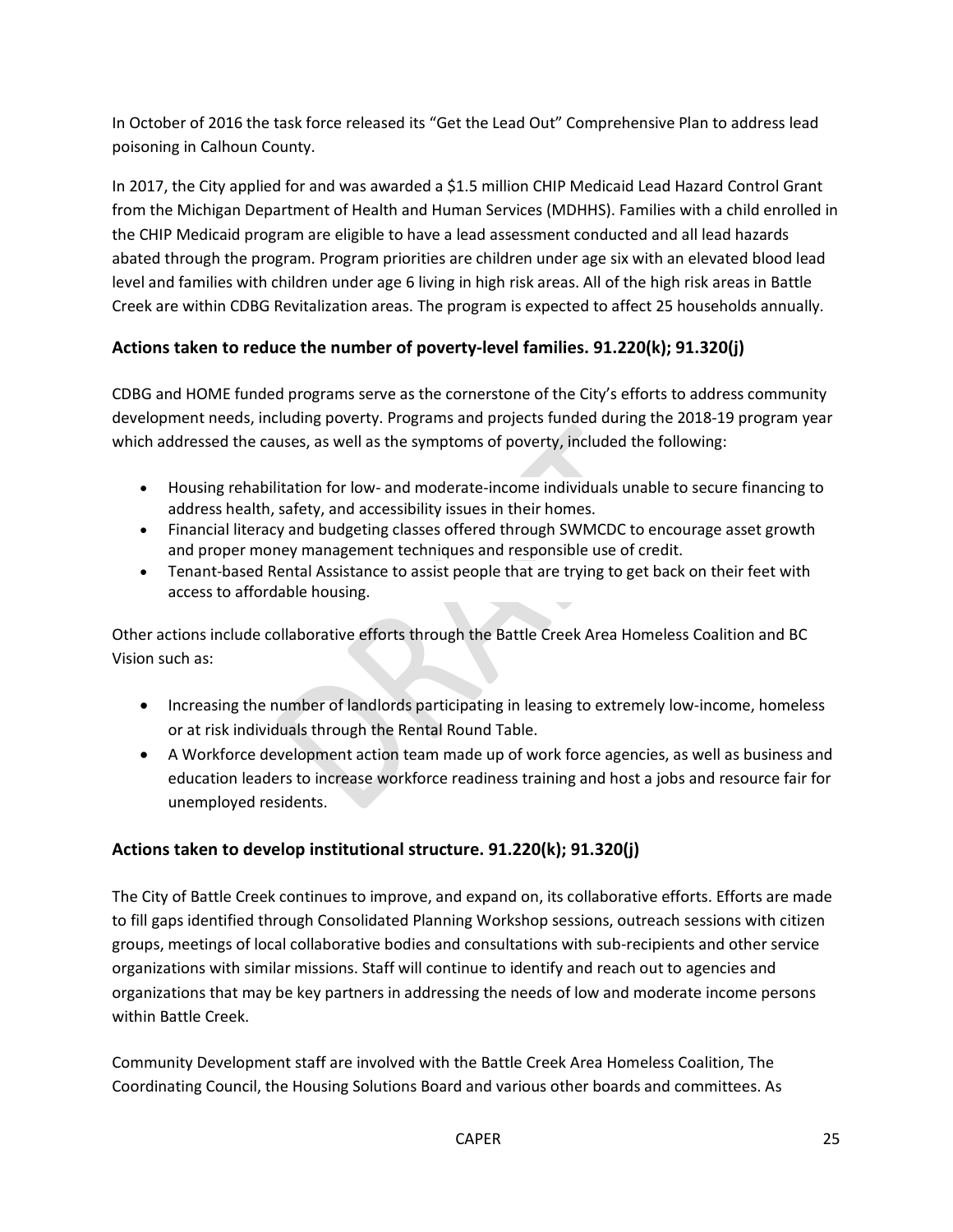required, staff also continue to meet with many agencies in the community and provide technical assistance for those in need.

The City and the Calhoun County Land Bank Authority (CCLBA) continue to collaborate on housing and neighborhood development activities including the application for State of Michigan Housing and Hardest Hit Fund grants.

The City has provided technical assistance to Battle Creek Area Habitat for Humanity around becoming a Community Housing Development Organization (CHDO) for the HOME Program. The Battle Creek Area Habitat for Humanity was able to add four new low-income members or members that live in the CBDG LMI areas to its Board of Directors. Habitat was certified as a CHDO by the City in April, 2016 and by the State of Michigan in July, 2017. Habitat was awarded \$60,000 in State HOME funds in 2019.

The City, Neighborhoods Inc, Community Action, Habitat for Humanity, and the CCLBA and other local agencies continue to work together to coordinate housing services and programs to families and to do joint planning to increase neighborhood impact. Working groups to coordinate the work of agencies building wheel chair ramps, collaborate in doing outreach to local and MBE/WBE contractors, to develop new lead abatement programs and to review neighborhood data and choose target areas for services, are examples of progress being made in this area.

The City continued to assist in the coordination of community engagement and visioning efforts throughout the program year. City representatives participated and provided leadership in BC Vision, an ongoing community-wide economic development effort. The City continued to work closely with partners in engaging citizens, inviting the CCLBA and Neighborhoods Inc to be co-facilitators of engagement workshops during the program year, in order to bring additional expertise to bear on issues residents had previously highlighted.

## **Actions taken to enhance coordination between public and private housing and social service agencies. 91.220(k); 91.320(j)**

Actions taken to enhance coordination between public and private housing and social service agencies include the City's participation in rental property owner outreach, the Calhoun County Lead Poisoning Prevention Task Force and BC Vision.

## **Rental Roundtable**

Nonprofit housing and homeless service providers working with homeless families and individuals wanted to improve relationships with area landlords and to educate area landlords about their rights and responsibilities as rental property owners. The goal of the rental property owners outreach is to develop better relationships with owners of rental housing to provide more opportunities for homeless families and individuals to find safe, affordable housing.

Providers started meeting in the summer of 2015 to discuss coordinating housing services and outreach to rental property owners and called themselves the Rental Housing Roundtable, a committee of the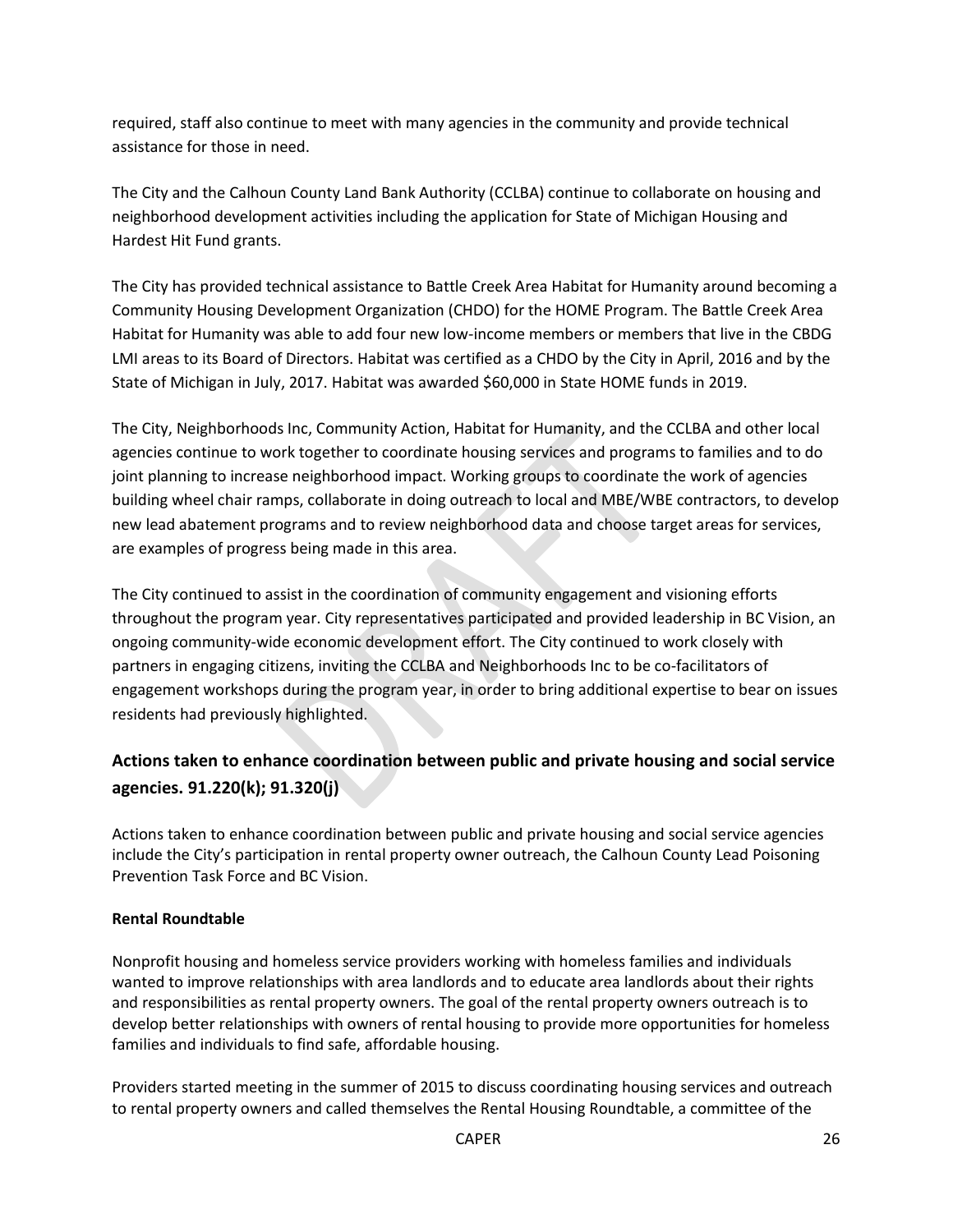Battle Creek & Calhoun County Homeless Coalition. The work of the Rental Housing Roundtable has been to:

- Educate each other about housing issues and to get to know each other
- Promote and expand Legal Services' Eviction Diversion program and work with Monday's Landlord-Tenant Court
- Organizing outreach and education to rental property owners

The Rental Housing Roundtable initiated hosting meals for area rental property owners with presentations about available nonprofit services, City services and rental assistance. Events are held quarterly and typically attended by 35 to 55 participants.

#### **Calhoun County Lead Task Force**

In 2015, the Community Development Division (CDD) partnered with the Calhoun County Public Health Department (CCPHD) to reconstitute the Calhoun County Lead Poisoning Prevention Task Force, a collaborative that has since grown to include 16 organizations. The task force's work is directed by its "Get the Lead Out" plan of action, published in October 2016. The plan includes goals in three areas: increasing lead testing for children ages 0-6; increasing awareness and public education regarding the hazards of lead; and remediating lead in homes and the environment.

In 2017, the City applied for and was awarded a \$1.5 million CHIP Medicaid Lead Hazard Control Grant from the Michigan Department of Health and Human Services (MDHHS). This grant is being implemented in partnership with other members of the lead task force. Community Action Agency is an external partner on the grant and is providing lead abatement assessments and abatement management services to families living in the areas of the county outside the city. Outreach and services to participating families is coordinated between CCPHD and city staff.

#### **BC Vision**

BC Vision BC Vision is a community-wide economic development effort being led and supported by a wide range of community stakeholders including the City of Battle Creek, the Kellogg Company, the WK Kellogg Foundation, the Battle Creek Community Foundation, Battle Creek Unlimited, local school districts, the WK Kellogg Community College, and dozens of non-profits, employers, small businesses, and resident groups. BC Vision has six action teams: College and Career Readiness, Kindergarten Readiness, Culture of Vitality, Workforce Development, Small Business, and Large Business. The City of Battle Creek is very much involved in the work of BC Vision, particularly in the area of creating a culture of vitality. The Battle Creek City Manager is on the BC Vision steering committee and the Assistant City Manager is one of the co-chairs off the Culture of Vitality action team. Numerous city staff from various city departments are participating in the culture of vitality action team.

The City applied for and was awarded a \$1.5 million economic and community development grant fro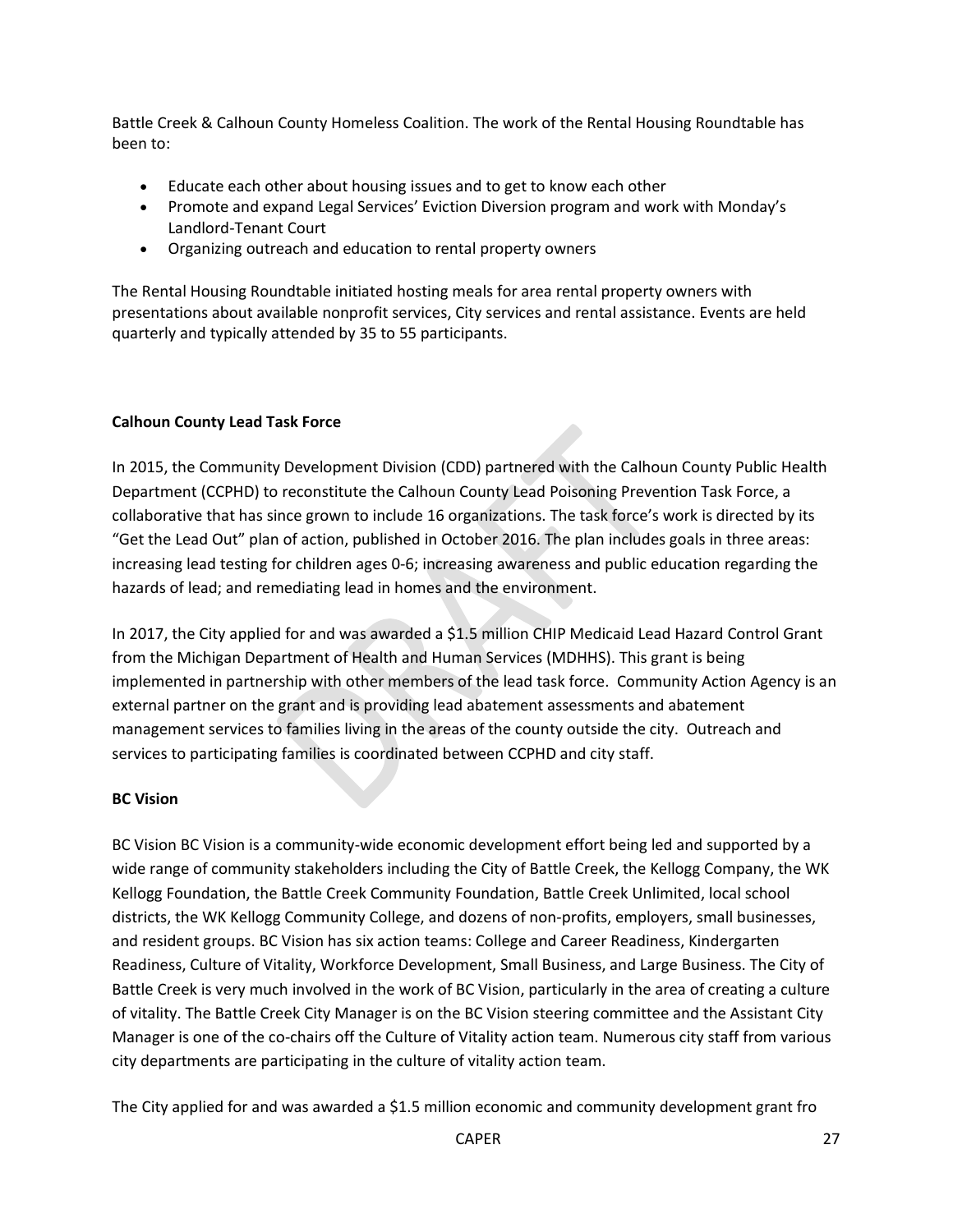the W.K Kellogg Foundation (WKKF) in 2017. About half of this grant is for the creation of a housing program that strengthens neighborhoods by offering incentives to Battle Creek Public School teachers to purchase homes within the school district. This program is being evaluated along with WKKF grants to Michigan Works and the Battle Creek Public School District around employment and education in low and moderate income neighborhoods in Battle Creek. The combined evaluation is intended to increase collaboration by creating shared goals and outcomes.

## **Identify actions taken to overcome the effects of any impediments identified in the jurisdictions analysis of impediments to fair housing choice. 91.520(a)**

As a condition of receiving HOME and other HUD formula based funding, the City of Battle Creek is required to certify that it will affirmatively further fair housing. This requires the City to identify and address impediments to fair housing choice. HUD defines an impediment to fair housing choice as:

Any actions, omissions, or decisions taken because of race, color, religion, sex, disability, familial status, or national origin which restrict housing choices or the availability of housing choices;

And any actions, omissions, or decisions which have the effect of restricting housing choices or the availability of housing choices on the basis of race, color, religion, sex, disability, familial status, or national origin.

The City contracted with the Fair Housing Center of Southwest Michigan during the 2019-20 program year to conduct 9 fair housing trainings that resulted in 74 individuals being trained on fair housing rights.

The City continued its work with the Human Relations Board to increase constructive communication among all people regardless of race, ethnicity, color, religion, national origin, sex, age, height, weight, marital status, physical or mental disability, family status, sexual orientation, gender identity, or socioeconomic status to promote productive relationships and equitable access to community resources for all. The board reviewed and advised on all fair housing issues including the results of the 2018 systemic investigations.

City staff serve as members of the "Beyond Separation" Design Team of the Truth, Racial Healing, and Transformation (TRHT) Initiative. TRHT is a community-wide collaborative initiative funded by the W.K. Kellogg Foundation focused on creating a racial equity movement in Battle Creek. The Beyond Separation team is focused on housing and addressing segregation and is comprised of representatives from the City, the Battle Creek Area Association of Realtors,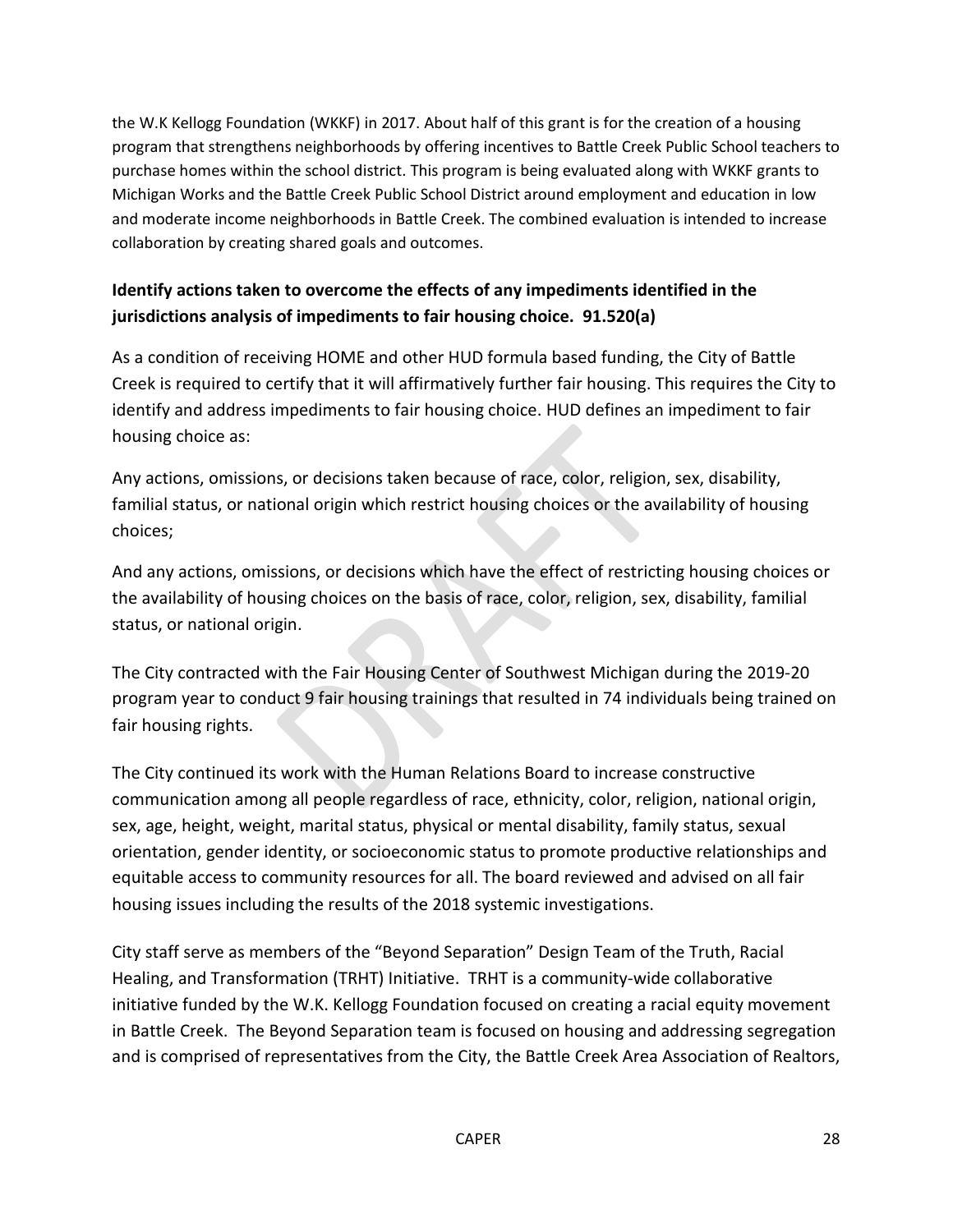the Fair Housing Center of Southwest Michigan, the Urban League, and community members.

The Beyond Separation team created a 10 page homebuyers guide as a response to an ask from the African American community to provide better information about the home buying process. The guide uses all local pictures and models and is being disseminated by the Urban League, the City, and the Realtor Association. Available at: [www.battlecreekmi.gov/566](http://www.battlecreekmi.gov/566)

Beyond Separation held a community forum on housing and segregation at New Level Sports in February with over 50 participants. The forum promoted the home buyer guide and was used to gather input and data for the City's Consolidated Plan and the Beyond Separation strategic plan.

Staff created a 2019 Fair Housing Report which chronicled four years of Fair Housing work in Battle Creek using source documents and narrative collected from City staff activities, Fair Housing Center trainings, systemic investigations, and events; Human Relations Board community engagement sessions; and TRHT events and initiatives. The report is available online at: [www.battlecreekmi.gov/566](http://www.battlecreekmi.gov/566)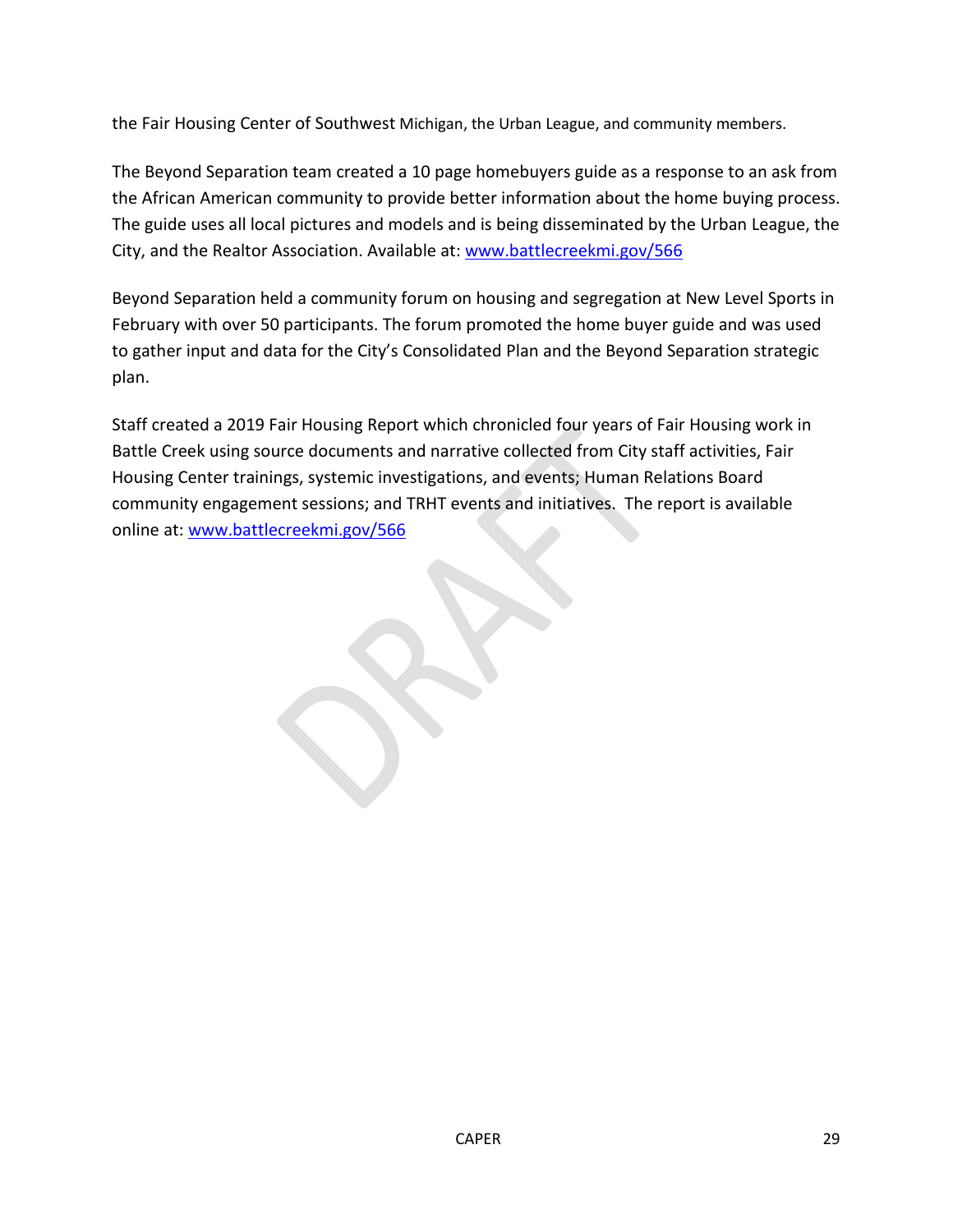## <span id="page-29-0"></span>**CR-40 - Monitoring 91.220 and 91.230**

**Describe the standards and procedures used to monitor activities carried out in furtherance of the plan and used to ensure long-term compliance with requirements of the programs involved, including minority business outreach and the comprehensive planning requirements**

The City of Battle Creek monitors all sub-recipients every program year. All programs (including those internally administered) are required to submit quarterly progress reports. Community Development staff meet two times a month to discuss comprehensive planning and progress towards addressing priority needs.

Regarding the HOME program:

CFR 92.251 (b) (3) Frequency of inspections states that "the participating jurisdiction must conduct an initial property inspection to identify the deficiencies that must be address. The participating jurisdiction must conduct progress and final inspections to determine that work was done in accordance with work write-ups."

The City of Battle Creek has established a policy that requires at least three inspections on every HOMEfunded Homeowner Rehab, ADR and Rental Rehab project. The City's Housing Rehab Coordinator inspects properties and provides a written statement documenting each inspections and its results for the file. The Housing Rehab Coordinator does a pre-construction inspection with a cost specification before any rehab project is approved, then a mid-construction inspection is scheduled around the second draw of funds or when the project is nearing its mid-point. Before the final draw of funds is made, the Housing Rehab Coordinator checks to see that all City permits have been finalized and a certificate of occupancy has been issued, and then conducts a final inspection.

All units assisted with TBRA receive a Housing Quality Standards (HQS) inspection by a Code Compliance officer. All units assisted are also required to be registered rentals with the City of Battle Creek. All registered rentals have to be inspected every three to six years depending on the renewal schedule and whether any complaints have been received.

All Rental Rehab properties, whether assisted with HOME funds or CHDO-Proceeds are inspected the required at least three times during the construction process and within 12 months of project completion. They are then inspected every three years by a Code Compliance Officer. Annually, the nonprofit owner of the rental rehab properties certifies that each property is suitable for occupancy, taking into account State and local health, safety, and other applicable codes, ordinances and requirements.

## **Citizen Participation Plan 91.105(d); 91.115(d)**

**Describe the efforts to provide citizens with reasonable notice and an opportunity to comment on performance reports**.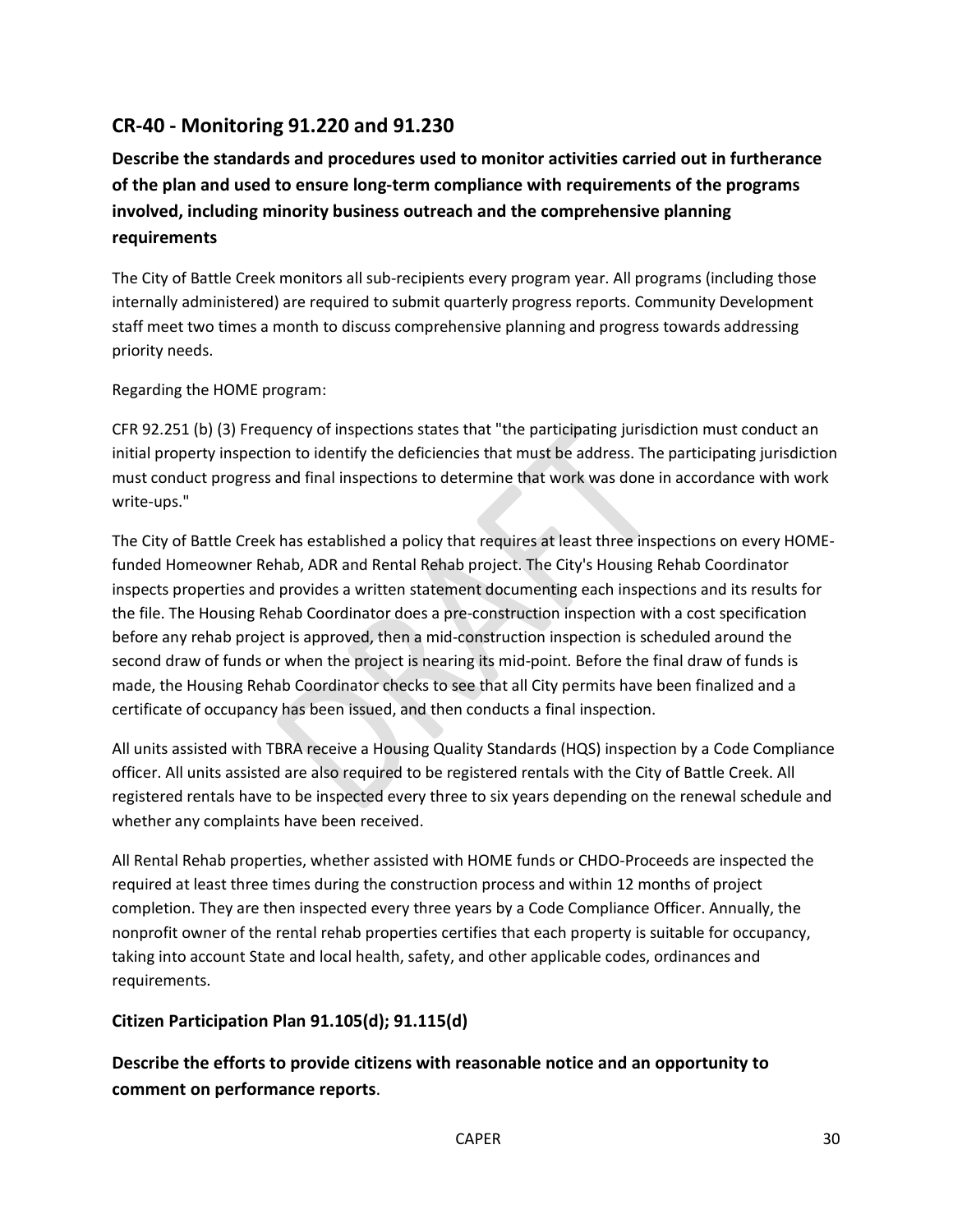The following measures were undertaken in accordance with the City's Citizen Participation Plan to ensure citizens have reasonable notice and an opportunity to comment on performance reports:

The City notified the public via a public notice ad in the Shopper News on December 3, 2020 that under the Housing and Community Development Act of 1974, as amended and the Cranston- Gonzalez National Affordable Housing Act of 1990, the City of Battle Creek is required to do the following:

- Complete a performance report detailing the progress of the Community Development Block Grant and HOME Investment Partnership programs.
- Make the report available for public comment for at least 15 days.
- Hold a public hearing.

The Battle Creek City Commission held a public hearing on Tuesday, December 15, 2020, at 7:00 p.m. for the purposes of hearing public comment on the Consolidated Annual Performance Evaluation Report (CAPER).

A copy of the CAPER was made available from Monday, December 7, 2020, through Tuesday, December 22, 2020 online at www.battlecreekmi.gov/183.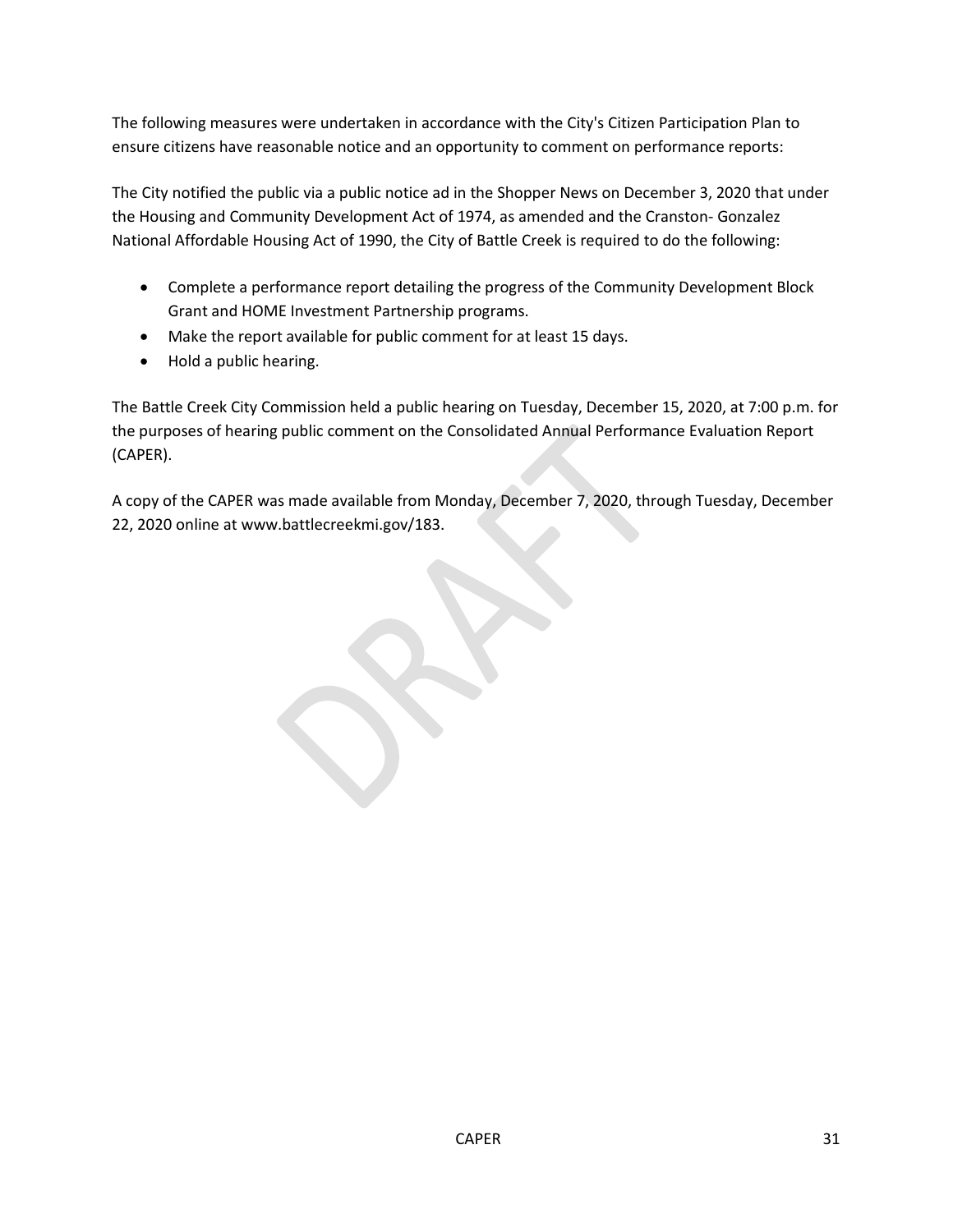## <span id="page-31-0"></span>**CR-45 - CDBG 91.520(c)**

## **Specify the nature of, and reasons for, any changes in the jurisdiction's program objectives and indications of how the jurisdiction would change its programs as a result of its experiences.**

The City amended its 2019 Annual Action Plan to include the allocation of \$729,334 CARES Act CDBG-CV funds for the purpose of converting the City's Full Blast recreational facility into temporary shelter for the homeless, providing rental and utility assistance, housing case management, hotel vouchers for domestic violence victims, and an affirmative marketing assessment to identify and develop a marketing strategy for populations least likely to access provided assistance. The City also reallocated funds programmed for home owner rehab to add TBRA funds to help relocate families displaced during the crisis.

Even with additional housing funds from the State it is expected that the resources for rent and utility assistance will not meet the demand from displaced households going into 2021. Also, it is expected that an increase in mortgage and tax delinquency will begin to present a problem. City staff will continue to monitor these areas and may consider further amendments to its plans to address emerging needs.

## **Does this Jurisdiction have any open Brownfields Economic Development Initiative (BEDI) grants?**

No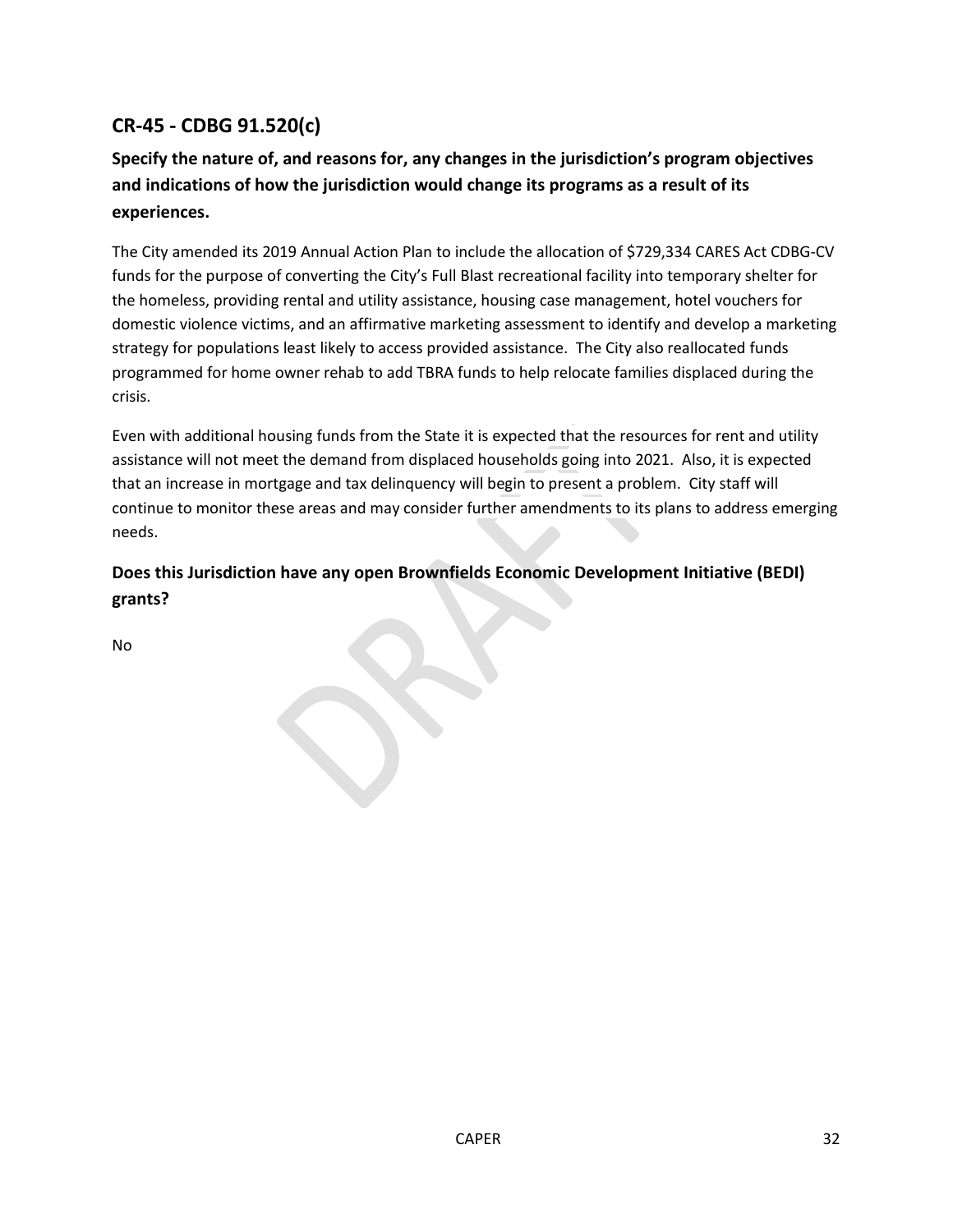## <span id="page-32-0"></span>**CR-50 - HOME 91.520(d)**

## **Include the results of on-site inspections of affordable rental housing assisted under the program to determine compliance with housing codes and other applicable regulations**

Please list those projects that should have been inspected on-site this program year based upon the schedule in §92.504(d). Indicate which of these were inspected and a summary of issues that were detected during the inspection. For those that were not inspected, please indicate the reason and how you will remedy the situation.

All Rental Rehab properties, whether assisted with HOME funds or CHDO-Proceeds are inspected the required at least three times during the construction process and within 12 months of project completion. They are then inspected every three years by a Code Compliance Officer. Annually, the nonprofit owner of the rental rehab properties certifies that each property is suitable for occupancy, taking into account State and local health, safety, and other applicable codes, ordinances and requirements.

The only properties that are subject to this requirement are 18 N Wabash Ave. and 94-96 Harvard St., both of which were inspected in August of 2019.

## **Provide an assessment of the jurisdiction's affirmative marketing actions for HOME units. 92.351(b)**

No City of Battle Creek rental or homebuyer projects contain five or more HOME-assisted housing units. All properties assisted with HOME funds for HOR or ADR are single family properties. All HOME subrecipients and nonprofit CHDO developers follow Fair Housing law and principles.

Currently all assisted properties are occupied. ADR properties and rental rehab properties are widely advertised in the local papers, at the Battle Creek Housing Commission and on the internet. When our CHDO was slow to rent and sell assisted properties, the City required a monthly report on marketing activities. All properties were sold or rented with the regulatory timeframes.

## **Refer to IDIS reports to describe the amount and use of program income for projects, including the number of projects and owner and tenant characteristics**

A total of \$18,334.50 in program income from the previous program year was expended in the first quarter of the 2019-20 program year. These funds were committed to a single-family owner-occupied rehab project.

**Describe other actions taken to foster and maintain affordable housing. 91.220(k) (STATES ONLY: Including the coordination of LIHTC with the development of affordable housing). 91.320(j)**